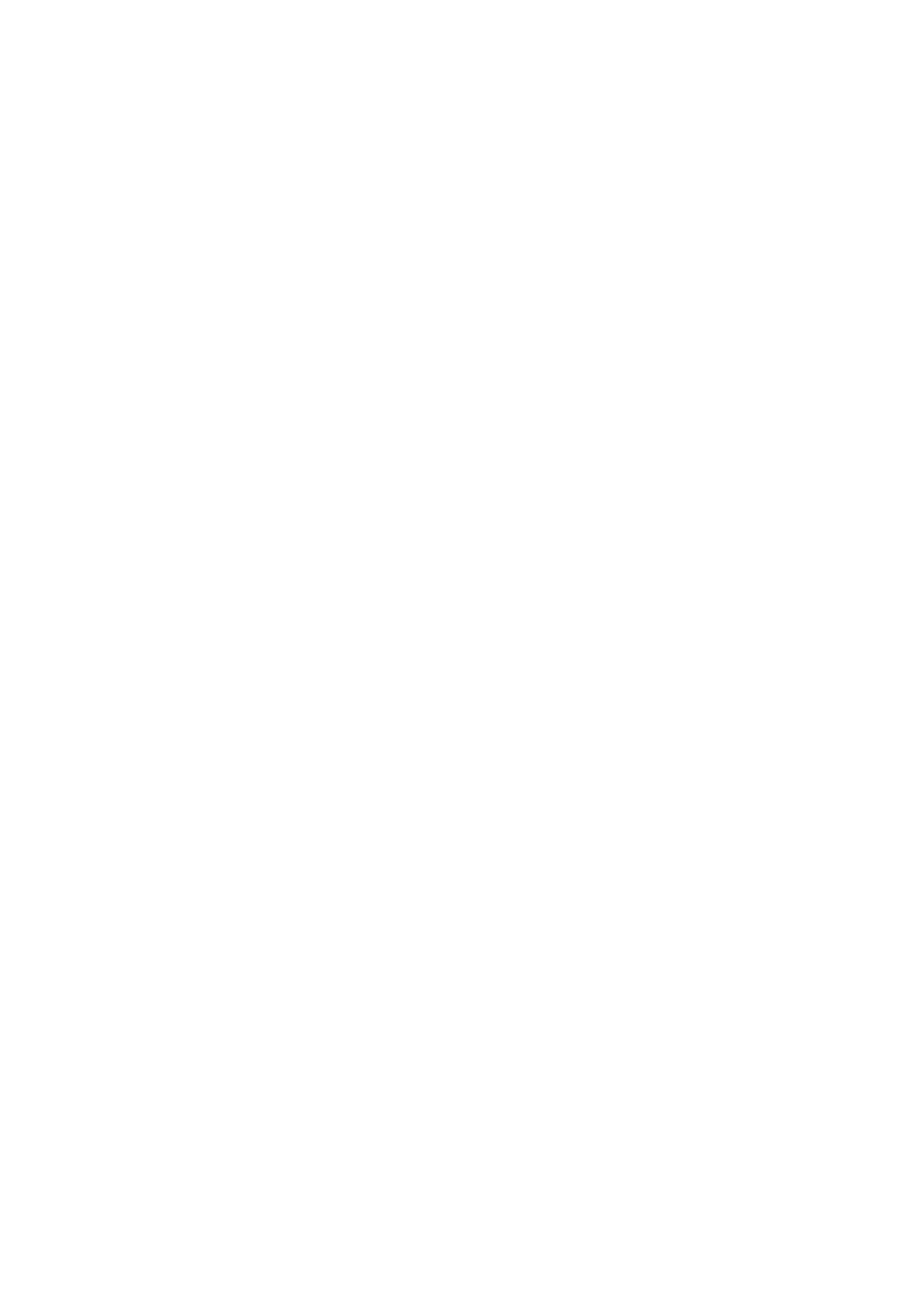*I certify that this public bill, which originated in the Legislative Assembly, has finally passed the Legislative Council and the Legislative Assembly of New South Wales.*

> *Clerk of the Legislative Assembly. Legislative Assembly, Sydney, , 2009*



New South Wales

# **Succession Amendment (Intestacy) Bill 2009**

Act No , 2009

An Act to amend the *Succession Act 2006* and the *Probate and Administration Act 1898* to revise and re-state the rules for distribution on intestacy; and for other purposes.

*I have examined this bill and find it to correspond in all respects with the bill as finally passed by both Houses.*

*Assistant Speaker of the Legislative Assembly.*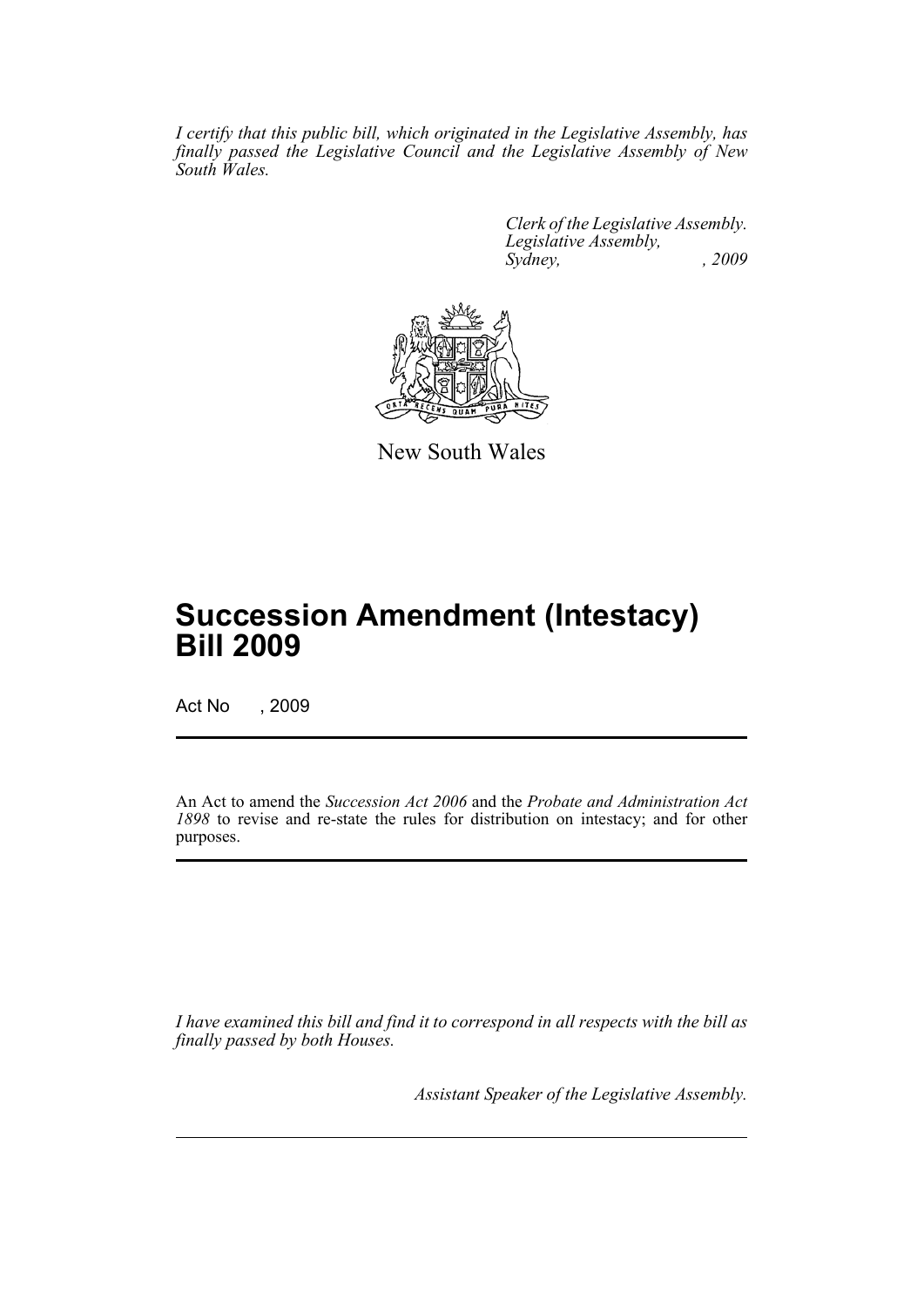## <span id="page-3-0"></span>**The Legislature of New South Wales enacts:**

#### **1 Name of Act**

This Act is the *Succession Amendment (Intestacy) Act 2009*.

## <span id="page-3-1"></span>**2 Commencement**

This Act commences on a day or days to be appointed by proclamation.

#### <span id="page-3-2"></span>**3 Repeal of Inheritance Act of 1901 No 19**

The *Inheritance Act of 1901* is repealed.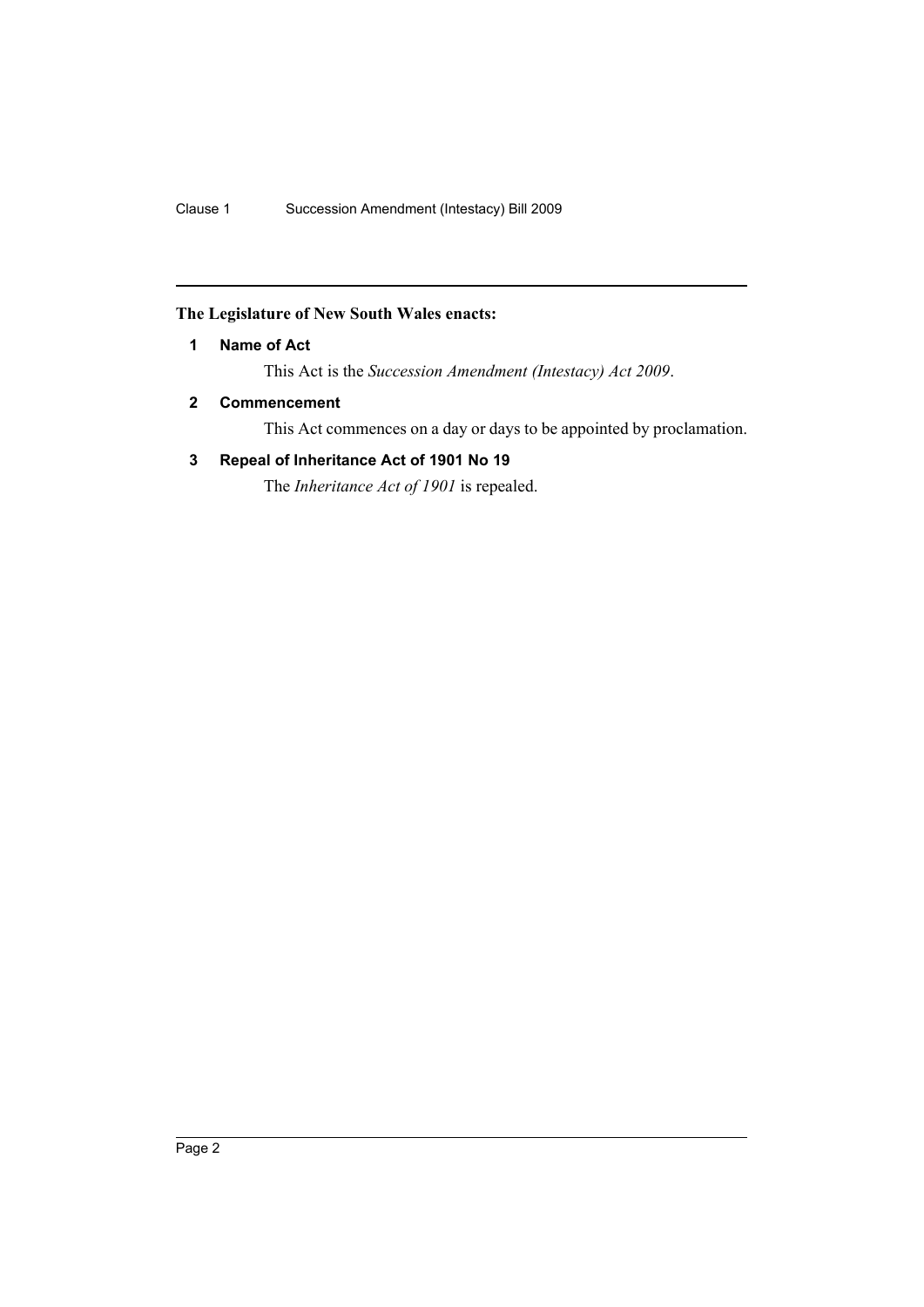Amendment of Succession Act 2006 No 80 Schedule 1

## <span id="page-4-0"></span>**Schedule 1 Amendment of Succession Act 2006 No 80**

#### **[1] Long title**

Insert "to make provision for the distribution of intestate estates;" after "deceased person;".

#### **[2] Section 3 Definitions**

Insert in alphabetical order in section 3 (1): *intestate* is defined in section 102.

#### **[3] Section 3 (2)**

Omit "en ventre sa mere at the death of the person, provided such child or issue is born alive and remains alive for a period of 30 days".

Insert instead "who is born after the person's death after a period of gestation in the uterus that commenced before the person's death and survives the person for at least 30 days after birth".

#### **[4] Chapter 4**

Insert after section 100 and renumber existing Chapter 4 as Chapter 5 and sections  $101-106$  as appropriate:

## **Chapter 4 Intestacy**

## **Part 4.1 Preliminary**

#### **101 Definitions**

In this Chapter:

*brother or sister*—a person is the *brother or sister* of another if they have one or both parents in common.

*deceased person*—a *deceased person* is one who did not survive the intestate.

*domestic partnership*—see section 105.

*eligible relative* means a relative of the intestate who is entitled to share in the distribution of the intestate estate under Part 4.3. *entitlement to the whole of the intestate estate*—see section 103. *Indigenous person* is a person who:

(a) is of Aboriginal or Torres Strait Islander descent, and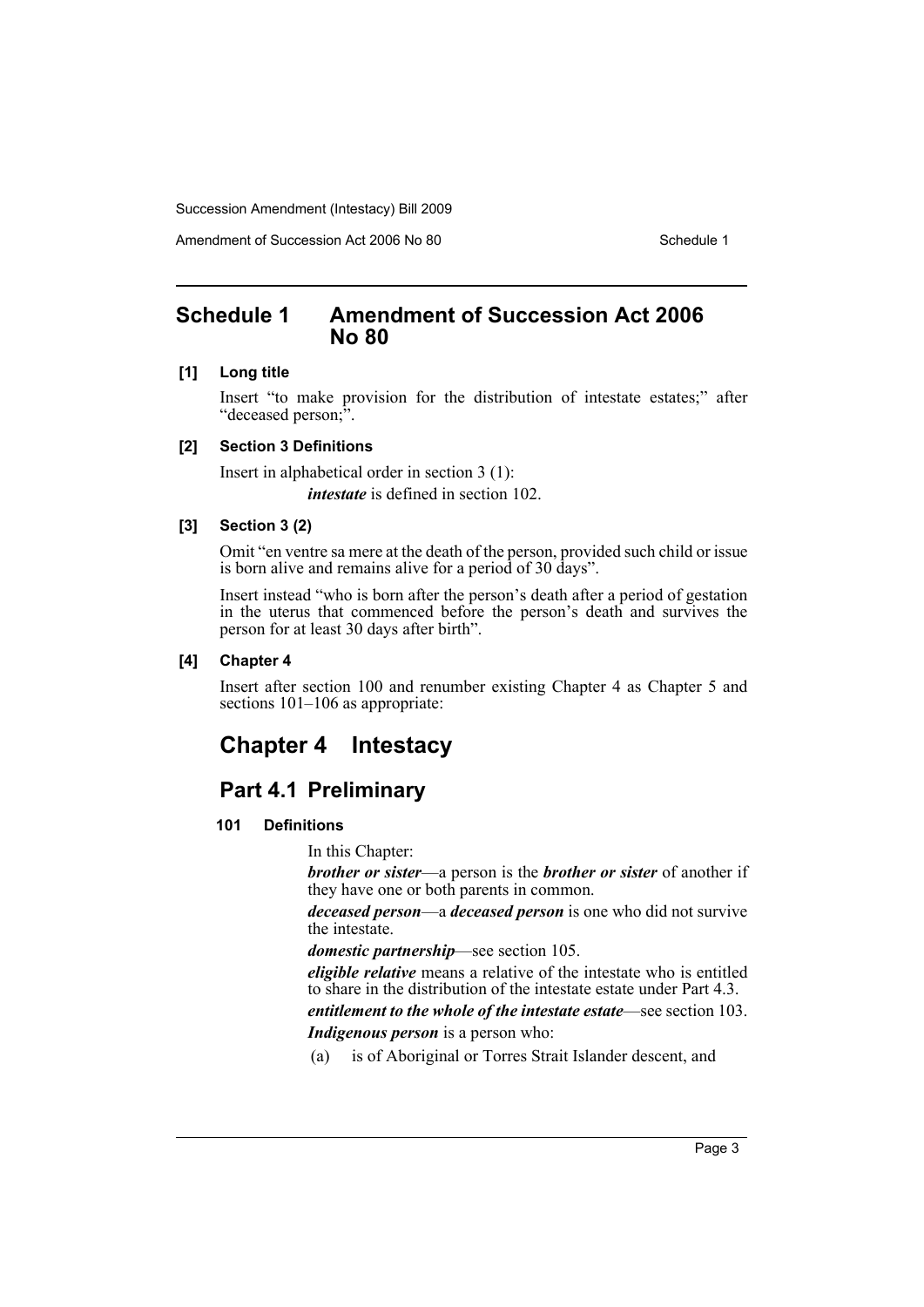- (b) identifies as an Aboriginal person or Torres Strait Islander, and
- (c) is accepted as an Aboriginal person by an Aboriginal community or as a Torres Strait Islander by a Torres Strait Islander community.

*intestate estate* means:

- (a) in the case of an intestate who leaves a will—property that is not effectively disposed of by will, and
- (b) in any other case—all the property left by the intestate.

*leave*—a person *leaves* another if the person dies and is survived by the other.

*personal effects* of an intestate means the intestate's tangible personal property except the following:

- (a) property used exclusively for business purposes,
- (b) banknotes or coins (unless forming a collection made in pursuit of a hobby or for some other non-commercial purpose),
- (c) property held as a pledge or other form of security,
- (d) property (such as gold bullion or uncut diamonds):
	- (i) in which the intestate has invested as a hedge against inflation or adverse currency movements, and
	- (ii) which is not an object of household, or personal, use, decoration or adornment,
- (e) an interest in land (whether freehold or leasehold).

*predecease*—a person is taken to *predecease* the intestate if the person does not survive the intestate.

*presumptive share* of an intestate estate of a deceased eligible relative of the intestate means the entitlement the relative would have had if he or she had survived the intestate.

*registered valuer* has the same meaning as it has in the *Valuers Act 2003*.

*spouse*—see section 104.

*statutory legacy* for a spouse—see section 106. *survive*—see section 107.

#### **102 Intestate**

An intestate is a person who dies and either does not leave a will or leaves a will but does not dispose effectively by will of all or part of his or her property.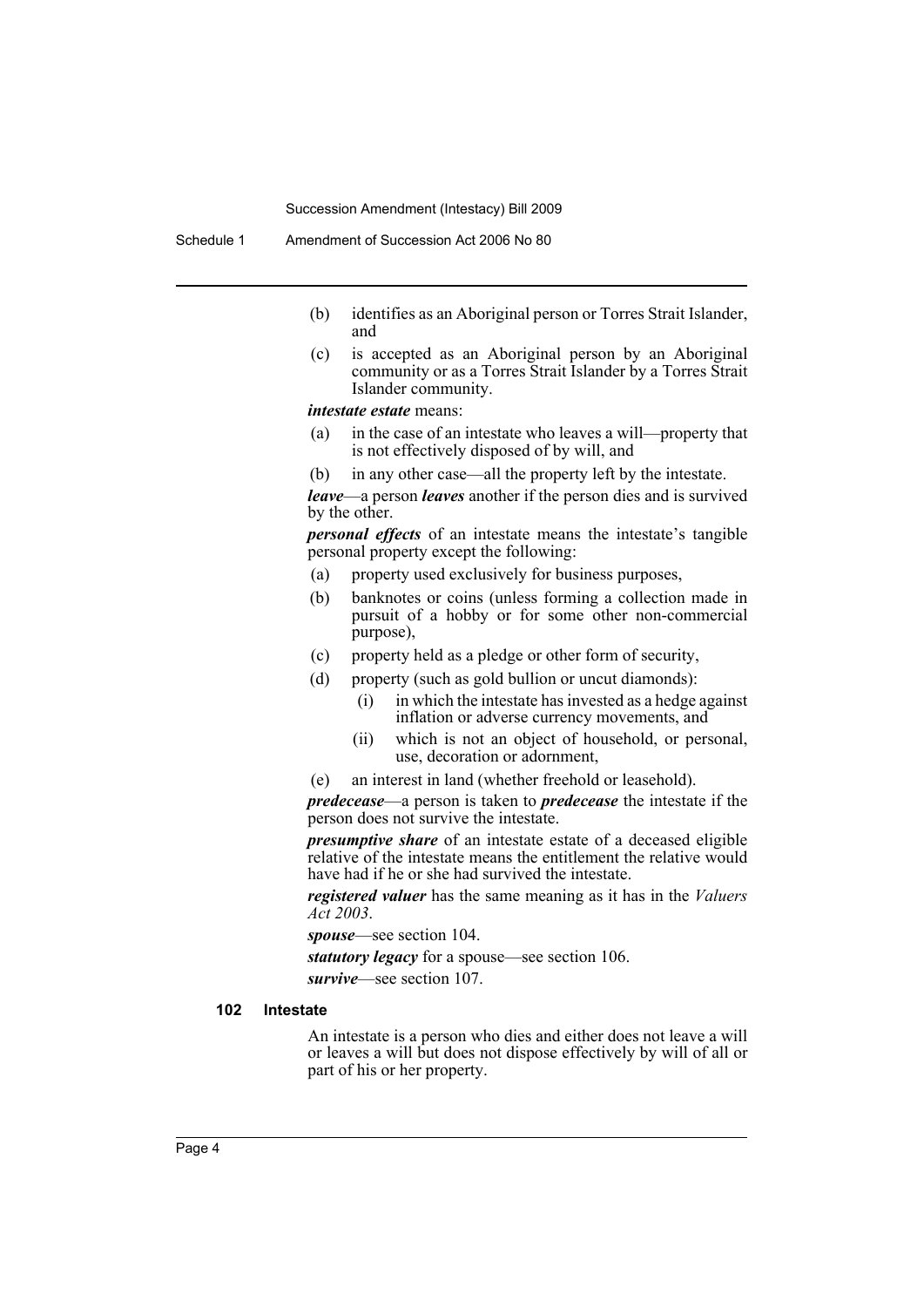Amendment of Succession Act 2006 No 80 Schedule 1

#### **103 Entitlement to the whole of the intestate estate**

A reference in this Chapter to an entitlement to the whole of the intestate estate is a reference to so much of the estate as remains after payment of all such funeral and administration expenses, debts and other liabilities as are properly payable out of the estate.

#### **104 Spouse**

A spouse of an intestate is a person:

- (a) who was married to the intestate immediately before the intestate's death, or
- (b) who was a party to a domestic partnership with the intestate immediately before the intestate's death.

#### **105 Domestic partnership**

A domestic partnership is a relationship (other than marriage) between the intestate and another person:

- (a) that is a de facto relationship, and
- (b) that:
	- (i) has been in existence for a continuous period of at least 2 years, or
	- (ii) has resulted in the birth of a child.

#### **106 Spouse's statutory legacy**

- (1) The statutory legacy for a spouse consists of:
	- (a) the CPI adjusted legacy, and
		- (b) if the statutory legacy is not paid, or not paid in full, within 1 year after the intestate's death—interest at the relevant rate on the amount outstanding from time to time (excluding interest) from the first anniversary of the intestate's death to the date of payment of the legacy in full.
- (2) The *CPI adjusted legacy* is to be determined in accordance with the following formula:

$$
R = A \times \frac{C}{D}
$$

where:

*R* represents the CPI adjusted legacy.

*A* is \$350,000.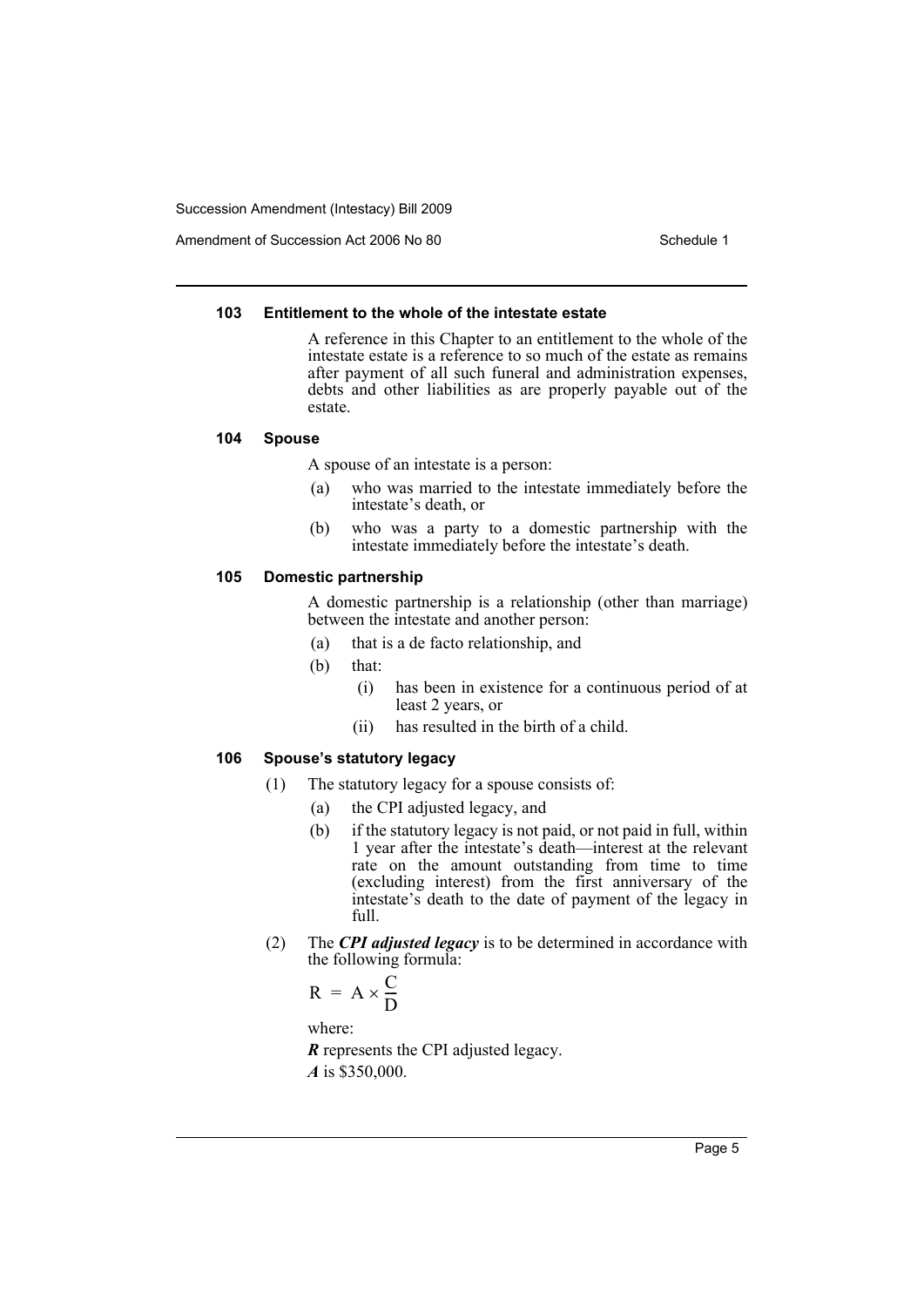*C* represents the Consumer Price Index number for the last quarter for which such a number was published before the date on which the intestate died.

*D* represents the Consumer Price Index number for the December 2005 quarter.

- (3) If, however, a spouse is entitled to a statutory legacy under this Act and under the law of another Australian jurisdiction or jurisdictions:
	- (a) the spouse's statutory legacy is an amount equivalent to the highest amount fixed by way of statutory legacy under any of the relevant laws (including this Act), but
	- (b) the following qualifications apply:
		- (i) amounts received by the spouse, by way of statutory legacy, under any of the other relevant laws are taken to have been paid towards satisfaction of the spouse's statutory legacy under this Act,
		- (ii) if any of the relevant laws contain no provision corresponding to subparagraph (i), no amount is payable by way of statutory legacy under this Act until the spouse's entitlement under that law is satisfied, or the spouse renounces the spouse's entitlement to payment, or further payment, by way of statutory legacy, under that law.
- (4) If the value of an intestate estate is insufficient to allow for the payment of a statutory legacy (or statutory legacies) in full, the statutory legacy abates to the necessary extent and, if 2 or more statutory legacies are payable, they abate ratably.
- (5) The *relevant rate* of interest is the rate that lies 2% above the cash rate last published by the Reserve Bank of Australia before 1 January in the calendar year in which interest begins to accrue.
- (6) If the Australian Statistician publishes a Consumer Price Index number in respect of a particular quarter in substitution for a Consumer Price Index number previously published in respect of that quarter:
	- (a) except as provided by paragraph (b)—the publication of the later Index number is to be disregarded, or
	- (b) if the Minister so directs—regard is to be had to the later and not to the earlier Index number.
- (7) If the reference base for the Consumer Price Index is changed, regard is to be had only to Index numbers published in terms of the new reference base or to Index numbers converted to the new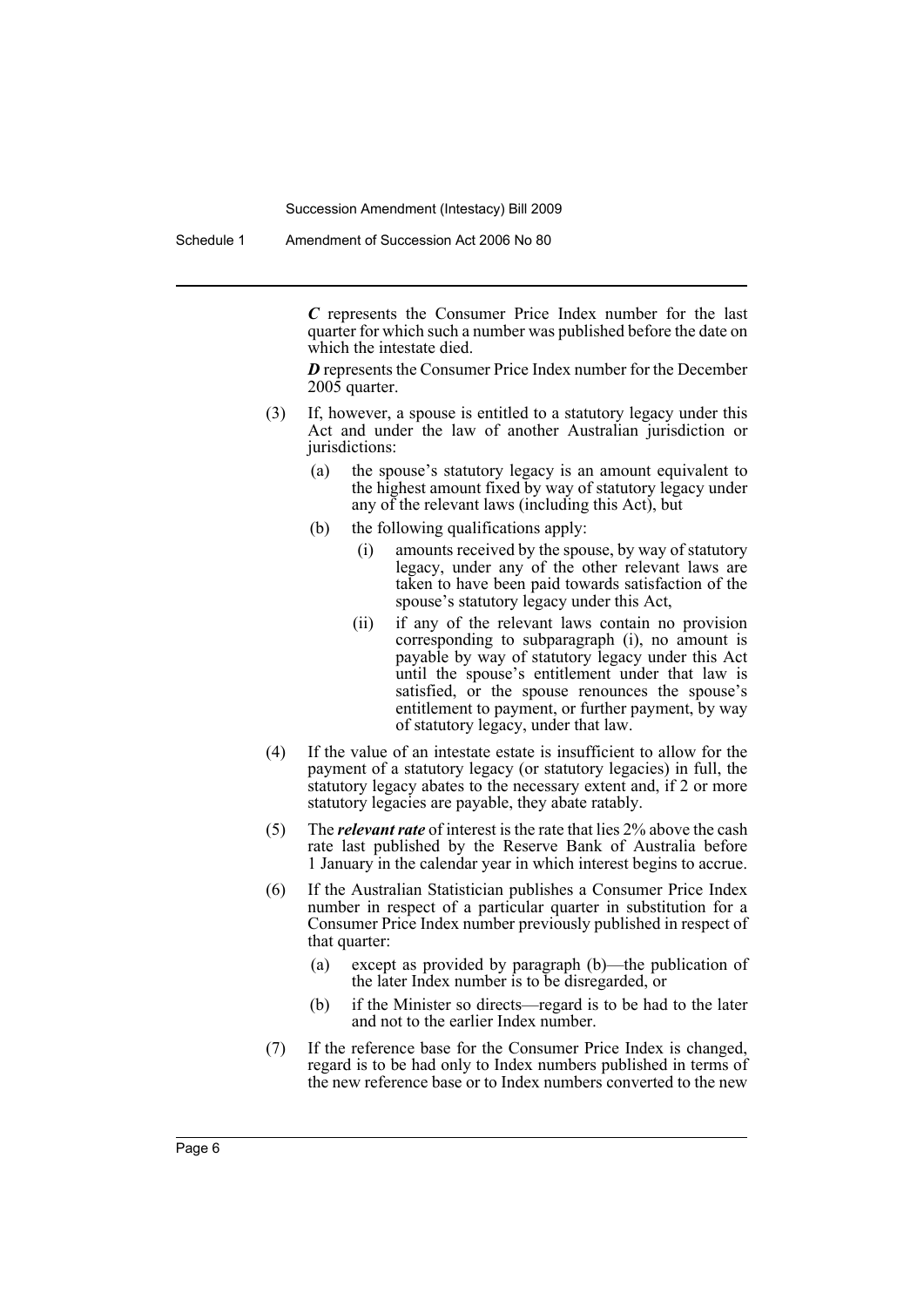reference base in accordance with an arithmetical conversion factor specified by the Australian Statistician.

- (8) An adjustment under subsection (3) is to be made to the nearest whole dollar.
- (9) In this section:

*Consumer Price Index number*, for a quarter, means the All Groups Consumer Price index number, being the weighted average of the 8 capital cities, published by the Australian Statistician in respect of that quarter.

#### **107 Survivorship**

- (1) A person will not be regarded as having survived an intestate unless:
	- (a) the person is born before the intestate's death and survives the intestate by at least 30 days, or
	- (b) the person is born after the intestate's death after a period of gestation in the uterus that commenced before the intestate's death and survives the intestate for at least 30 days after birth.
- (2) The rules stated in subsection (1) are not to be applied if, as a result of their application, the intestate estate would pass to the State.

#### **108 General limitation of non-spousal entitlements**

- (1) A person is not entitled to participate in the distribution of an intestate estate unless the person survives the intestate.
- (2) A reference in this Act to a child, issue, relative, or issue of a relative, of an intestate is limited to a person of the relevant description whose entitlement to share in the distribution of the intestate estate is not excluded under subsection (1).

#### **109 Adoption**

An adopted child is to be regarded, for the purposes of distribution on an intestacy, as a child of the adoptive parent or parents and:

- (a) the child's family relationships are to be determined accordingly, and
- (b) family relationships that exist as a matter of biological fact, and are not consistent with the relationship created by adoption, are to be ignored.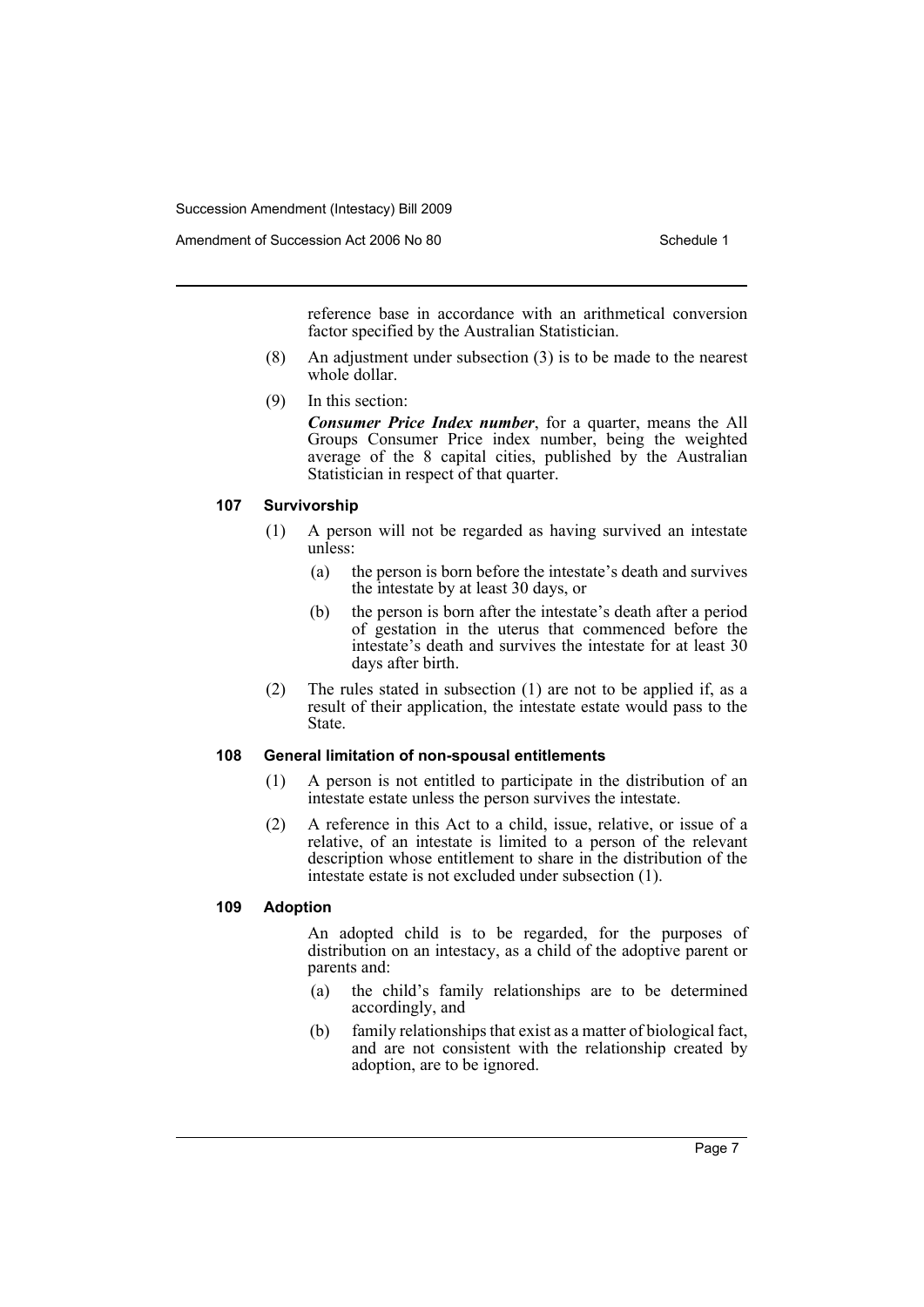Schedule 1 Amendment of Succession Act 2006 No 80

## **Part 4.2 Spouse's entitlements**

**Note.** In the case of an Indigenous person's estate, this Part is subject to exclusion or modification by a distribution order under Part 4.4.

## **Division 1 Entitlement of surviving spouse**

#### **110 Application of this Division**

This Division applies where the intestate leaves a spouse (but not more than one spouse).

#### **111 Spouse's entitlement where no issue**

If an intestate leaves a spouse but no issue, the spouse is entitled to the whole of the intestate estate.

#### **112 Spouse's entitlement where issue are also issue of the spouse**

If an intestate leaves a spouse and issue and the issue are all also issue of the spouse, the spouse is entitled to the whole of the intestate estate.

#### **113 Spouse's entitlement where any issue are not issue of the spouse**

If an intestate leaves a spouse and any issue who are not issue of the spouse, the spouse is entitled to:

- (a) the intestate's personal effects, and
- (b) a statutory legacy, and
- (c) one-half of the remainder (if any) of the intestate estate.

## **Division 2 Spouse's preferential right to acquire property from the estate**

#### **114 Application of this Division**

This Division applies where the intestate leaves a spouse (but not more than one spouse).

#### **115 Spouse's right of election**

- (1) A spouse is entitled to elect to acquire property from an intestate estate.
- (2) A spouse's election to acquire property from an intestate estate requires the Court's authorisation if:
	- (a) the property forms part of a larger aggregate, and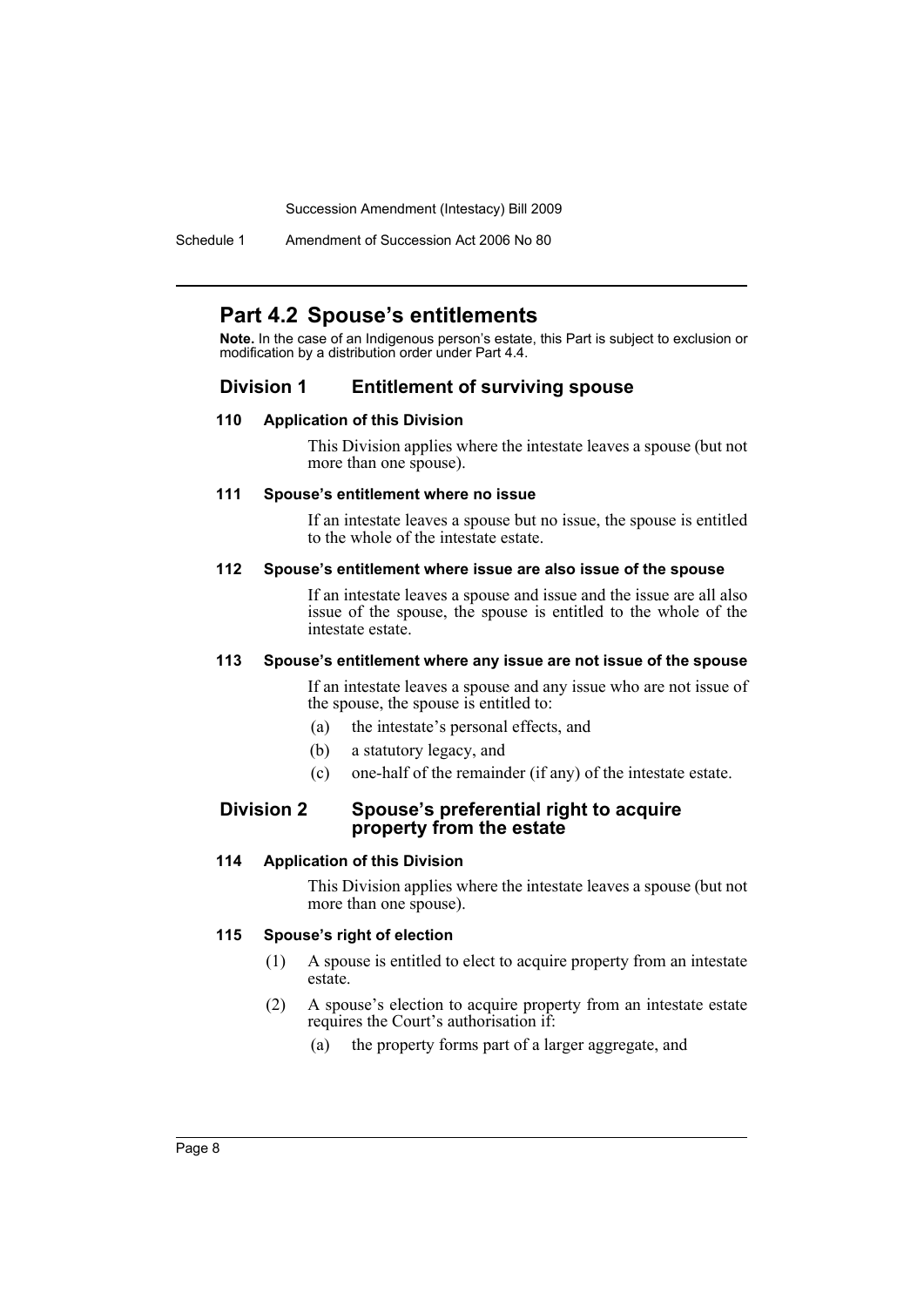Amendment of Succession Act 2006 No 80 Schedule 1

(b) the acquisition could substantially diminish the value of the remainder of the property or make the administration of the estate substantially more difficult.

**Note.** For example:

- (a) The acquisition of a single item from a group of items might substantially diminish the value of the remainder of the group or make it substantially more difficult to dispose of the remainder of the group.
- (b) The acquisition of the farmhouse from a farming property might substantially diminish the value of the remainder of the farming property or make it substantially more difficult to dispose of it.
- (3) The Court may grant an authorisation under subsection (2) and may impose such conditions as it considers just and equitable to address the matters referred to in that subsection, including a condition that the spouse pay compensation to the estate in addition to consideration to be given for the property under this Division and a condition as to costs.
- (4) The Court must refuse authorisation if it considers that the matters referred to in subsection (2) cannot be adequately addressed by granting an authorisation subject to such conditions.
- (5) A spouse is not entitled to elect to acquire property from an intestate estate if the transfer or conveyance by the personal representative to the spouse of the interest of the intestate in the property would require compliance with the mandatory provisions unless those provisions would be complied with and the costs of complying with the provisions are paid by the spouse.
- (6) A spouse who is a personal representative of the intestate is not prevented from making an election to acquire property from the intestate estate by the fact that the spouse is a trustee of the intestate estate.
- (7) Nothing in this section confers on a spouse any right against a person who in good faith purchased for value from the personal representative of the intestate any property of the intestate.
- (8) In this section:

*mandatory provisions* means the following:

(a) the *Environmental Planning and Assessment Act 1979*, the *Conveyancing Act 1919* and any other Act with respect to the manner of dividing land into parts, and with respect to any requirement incidental to the manner of dividing land into parts,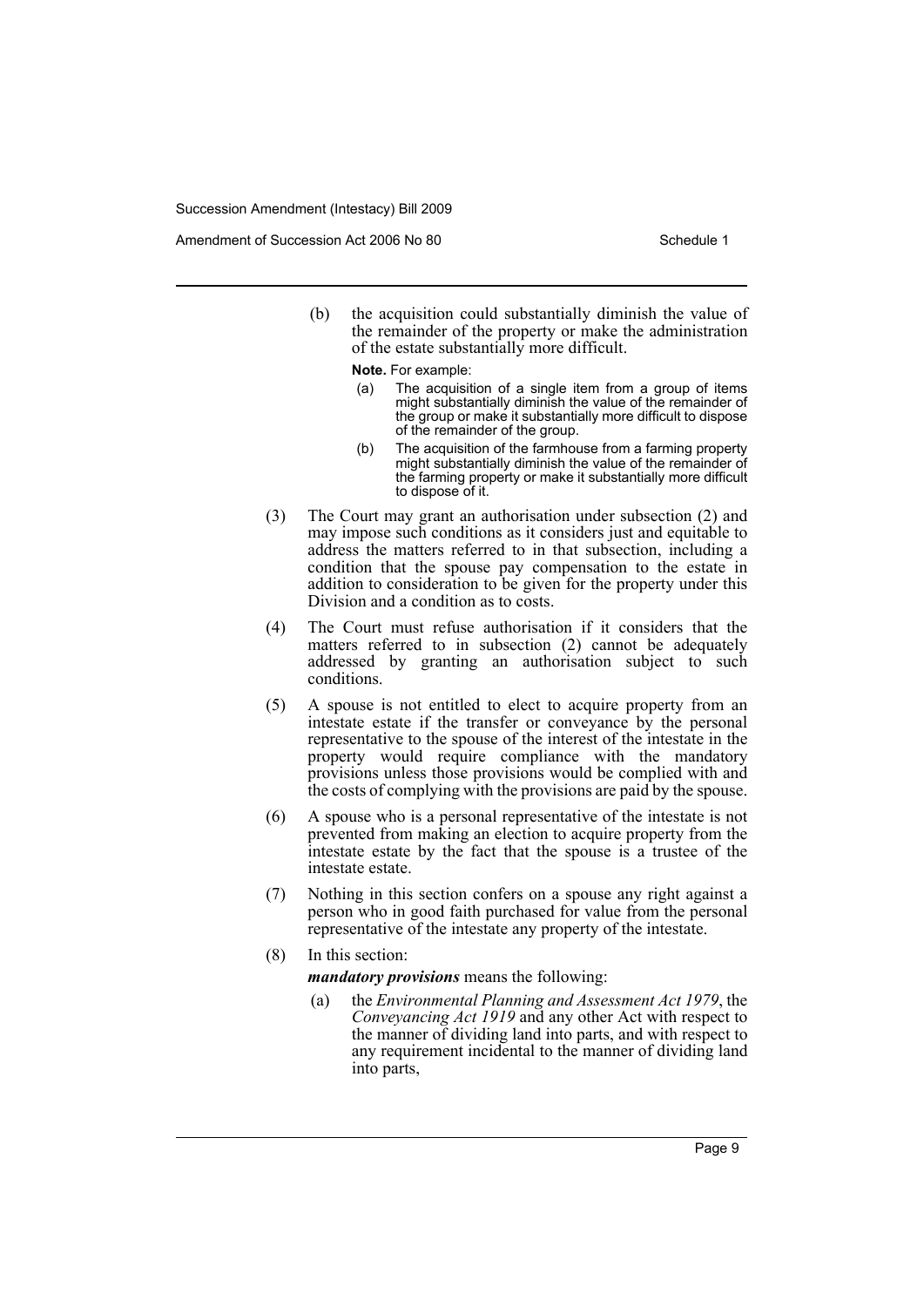Schedule 1 Amendment of Succession Act 2006 No 80

- (b) the *Strata Schemes (Freehold Development) Act 1973* with respect to the manner of subdividing land within the meaning of section 7 (1) of that Act or of any lot within the meaning of section  $5(1)$  of that Act, and with respect to any requirement incidental to the manner of subdividing any such land or lot,
- (c) the *Strata Schemes (Leasehold Development) Act 1986*, with respect to the manner of subdividing land within the meaning of section 6 (1) of that Act or of any lot within the meaning of section 4 (1) of that Act, and with respect to any requirement incidental to the manner of subdividing any such land or lot.

#### **116 Notice to be given to spouse of right of election**

- (1) An intestate's personal representative must, within one month of the grant of administration of the intestate estate, give notice to the intestate's spouse of the spouse's right of election stating:
	- (a) how the right is to be exercised, and
	- (b) the fact that the election may be subject to the Court's authorisation and the circumstances in which such an authorisation is required, and
	- (c) that the right must be exercised within 3 months (or a longer period allowed by the Court) after the date of the notice.
- (2) Notice is not required under this section if the spouse is the personal representative, or one of the personal representatives, of the intestate.

#### **117 Time for making election**

- (1) The election must be made:
	- (a) if the spouse is entitled to notice of the right of election within 3 months after the date of the notice, or
	- (b) if the spouse is the intestate's personal representative (or one of the personal representatives)—within 3 months after the grant of administration of the intestate estate.
- (2) The Court may, however, if it considers there is sufficient cause for doing so, extend the time for making the election. **Note.** The Court might, for example, extend the period for making an election if the Court's authorisation for making the election is required or

if a question remains unresolved regarding the existence, or the nature, of a person's interest in the intestate estate.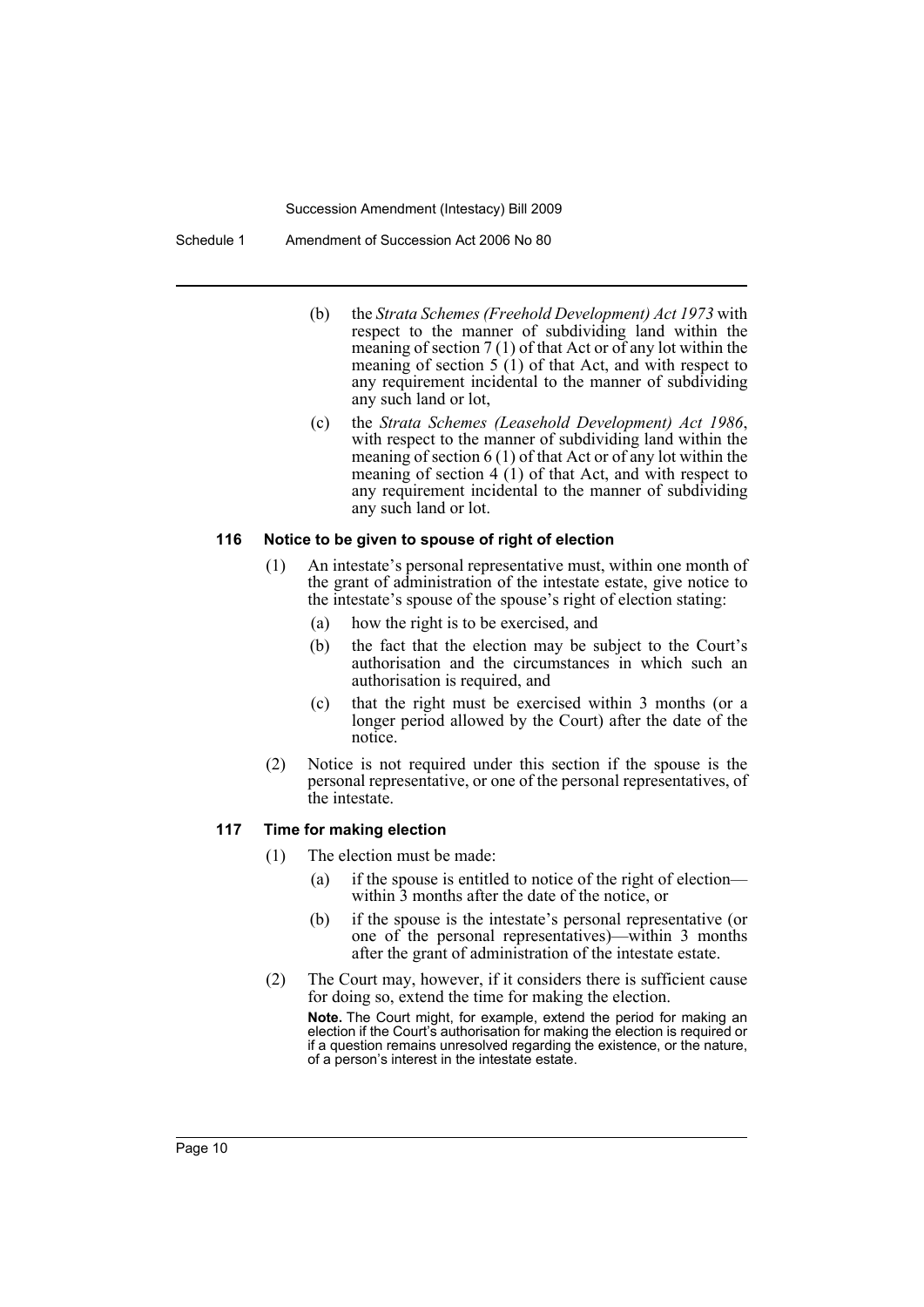(3) The Court may extend the time for making the election whether or not the time for making the election has passed, but not after the administration of the estate has been completed.

#### **118 How election to be made**

- (1) A spouse's election is made by written notice identifying, with reasonable particularity, the property the spouse elects to acquire.
- (2) Except as provided by subsection (3), the notice of election must be given:
	- (a) to each person, apart from the spouse, who is a personal representative of the intestate, and
	- (b) to each person, apart from the spouse, who is entitled to share in the intestate estate.
- (3) The Court may direct that any of the persons referred to in subsection (2) need not be given the notice of election if it considers that giving the notice is unnecessary, unreasonable or impracticable in the circumstances of the case.
- (4) A spouse who has not reached the age of majority may make an election as validly and effectively as an adult.
- (5) A spouse may revoke his or her election at any time before the transfer of the property to the spouse.
- (6) A revocation is made by written notice of revocation given to the same persons as the notice of election.

#### **119 Basis of the election**

- (1) The price for which a spouse may elect to acquire property from the intestate estate (the *exercise price*) is the market value of the property as at the date of the intestate's death.
- (2) If, however, the spouse and the holder of a mortgage, charge or encumbrance over property that the spouse has elected to acquire agree to the assumption by the spouse of the liability secured by the mortgage, charge or encumbrance the exercise price is to be reduced by the amount of the liability (as at the date of transfer) secured by the mortgage, charge or encumbrance, but:
	- (a) the spouse takes the property subject to the mortgage, charge or encumbrance, and
	- (b) on the transfer of the property, the liability passes to the spouse and the estate is exonerated from it.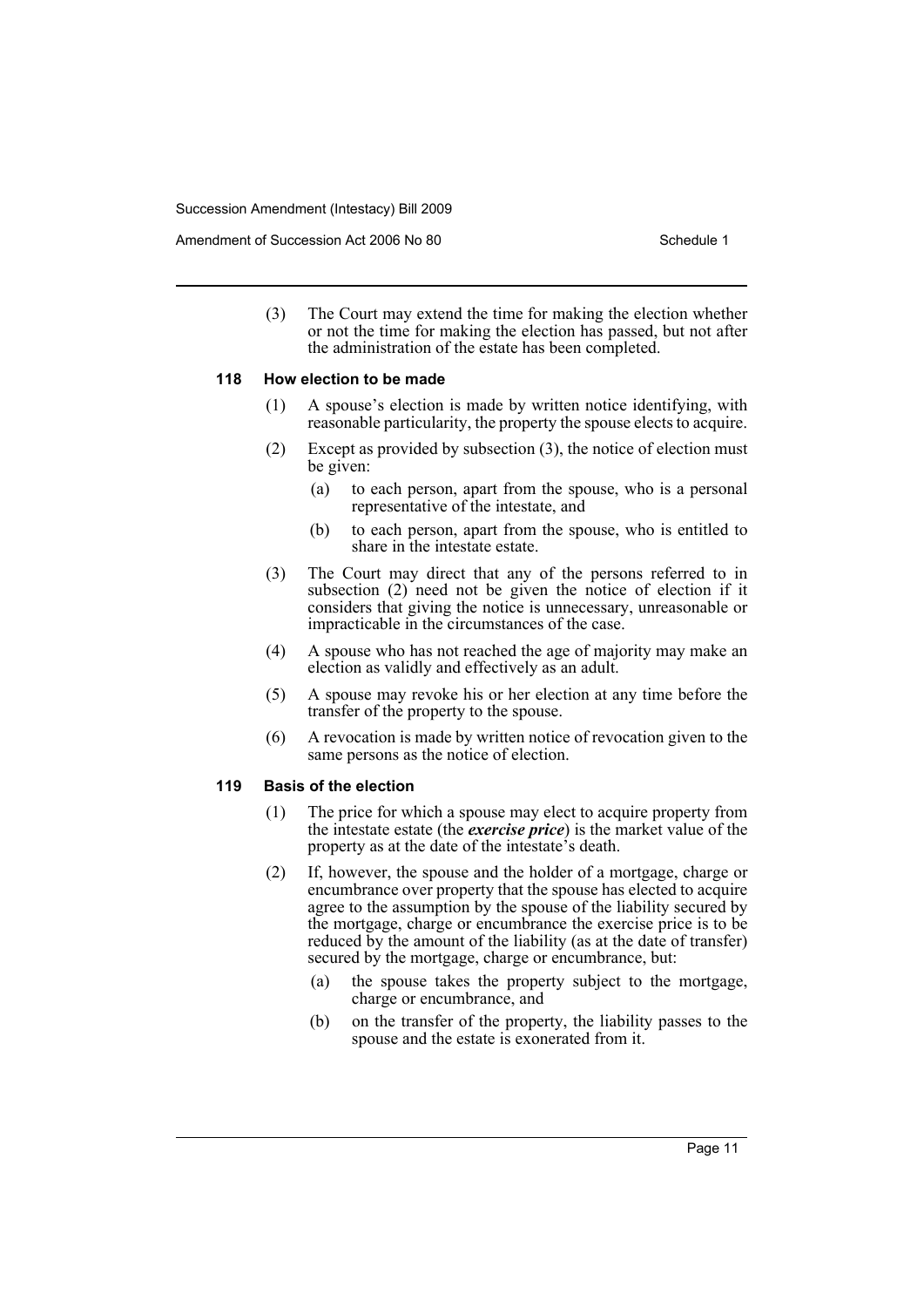- (3) The personal representative of an intestate must obtain a valuation from a registered valuer of property forming part of the intestate estate if:
	- (a) a spouse elects to acquire the property, or
	- (b) a spouse asks the personal representative to obtain a valuation to enable the spouse to decide whether to elect to acquire it.
- (4) The personal representative must give a copy of the valuation to the spouse and to the other beneficiaries entitled to share in the intestate estate.
- (5) The requirement for a personal representative to obtain a valuation under subsection  $(3)$  may be waived with the consent of all the beneficiaries entitled to share in the intestate estate.

#### **120 Exercise price—how satisfied**

If a spouse elects to acquire property from the intestate estate, the exercise price is to be satisfied:

- (a) first from money to which the spouse is entitled from the intestate estate, and
- (b) if that is insufficient, from money paid by the spouse to the estate on or before the date of transfer.

#### **121 Restriction on disposal of property from intestate estate**

- (1) The personal representative of an intestate must not dispose of property from the intestate estate (except to a spouse who has elected to acquire it) unless:
	- (a) the personal representative is the spouse entitled to make the election, or
	- (b) the time for exercising the election has elapsed and no election has been made, or
	- (c) the election requires the Court's authorisation but:
		- (i) the necessary authorisation has been refused, or
		- (ii) the application for authorisation has been withdrawn, or
	- (d) the spouse has notified the personal representative, in writing, that he or she does not propose to exercise the right to acquire property from the estate, or
	- (e) sale of the property is required to meet funeral and administration expenses, debts and other liabilities of the estate, or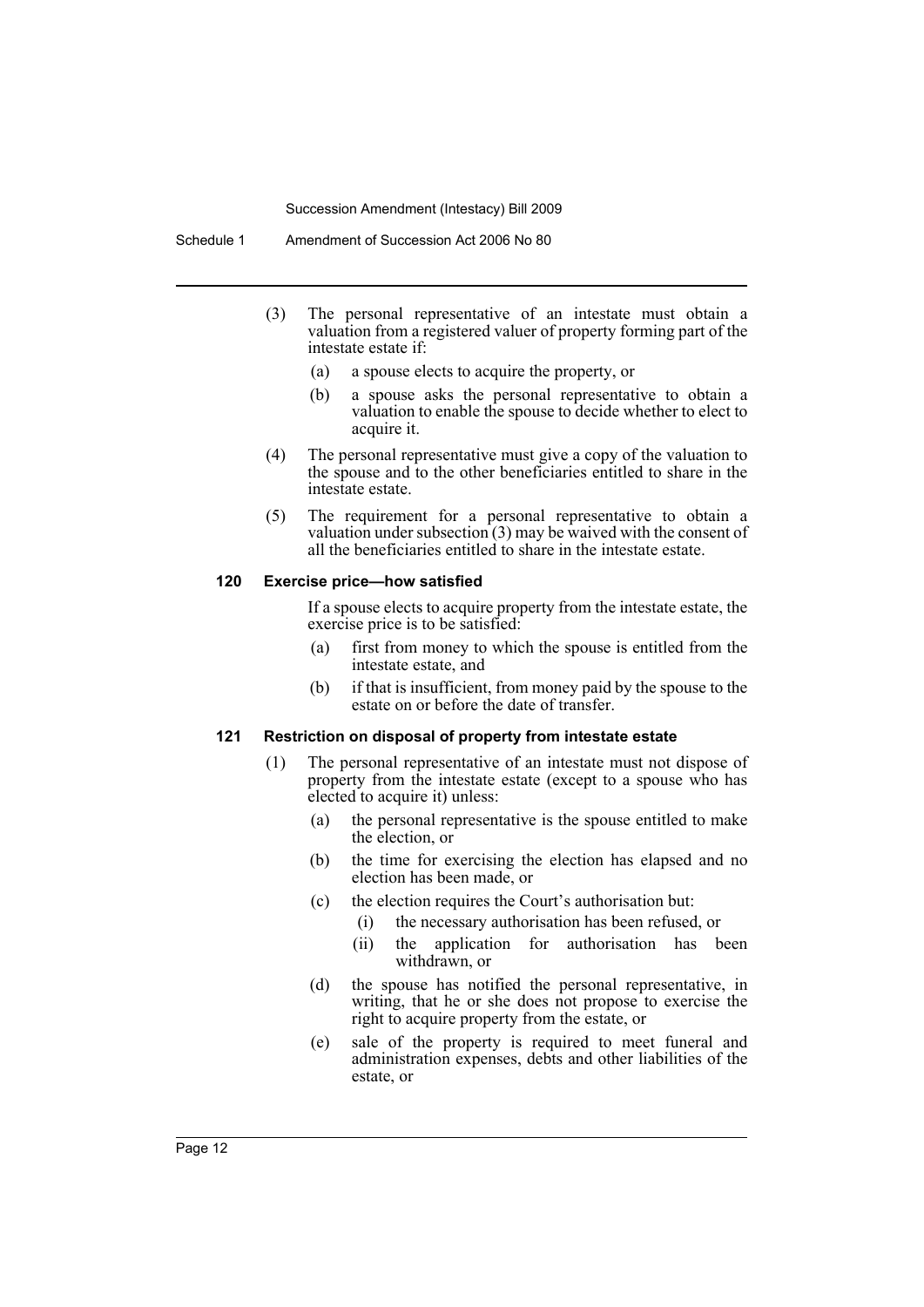Amendment of Succession Act 2006 No 80 Schedule 1

- (f) the property is perishable or likely to decrease rapidly in value.
- (2) A transaction entered into contrary to this section is not invalid.

## **Division 3 Multiple spouses**

#### **122 Spouses' entitlement where there are more than one spouse but no issue**

If an intestate leaves more than one spouse, but no issue, the spouses are entitled to the whole of the intestate estate in shares determined in accordance with this Division.

#### **123 Spouses' entitlement where issue are also issue of one or more of the spouses**

If an intestate leaves more than one spouse and issue who are all issue of one or more of the surviving spouses, the spouses are entitled to the whole of the intestate estate in shares determined in accordance with this Division.

#### **124 Spouses' entitlement where any issue are not issue of a surviving spouse**

If an intestate leaves more than one spouse and any issue who are not issue of a surviving spouse:

- (a) the spouses are entitled to share the intestate's personal effects in accordance with this Division, and
- (b) each spouse is entitled to share the statutory legacy that would be payable if the intestate had left only one surviving spouse, and
- (c) the spouses are entitled to share one-half of the remainder (if any) of the intestate estate in accordance with this Division.

#### **125 Sharing between spouses**

- (1) If property is to be shared between spouses under this Division, the property is to be shared:
	- (a) in accordance with a written agreement between the spouses (a *distribution agreement*), or
	- (b) in accordance with an order of the Court (a *distribution order*), or
	- (c) if the conditions prescribed by subsection (2) are satisfied—in equal shares.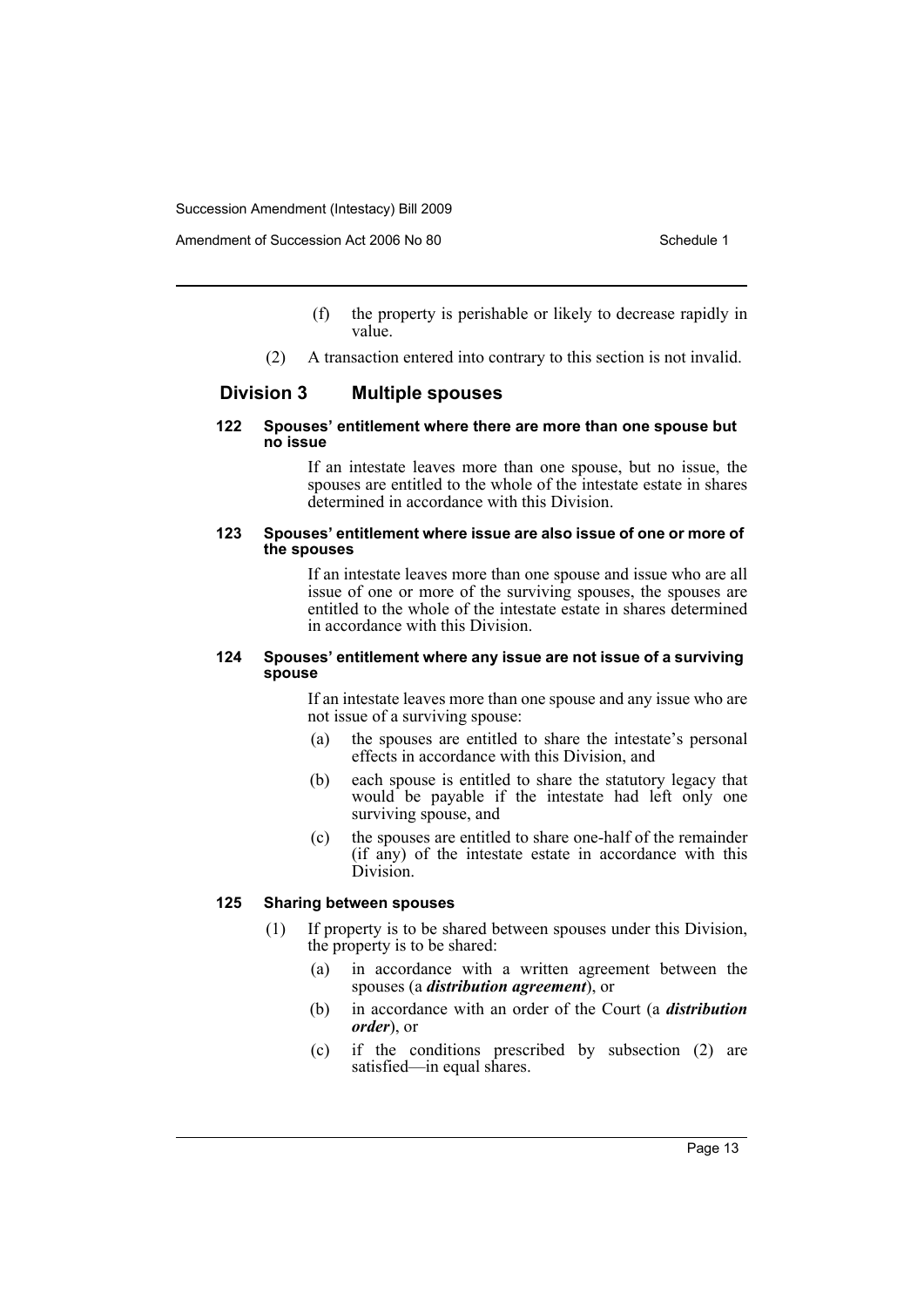- (2) The following conditions must be satisfied if the personal representative is to make an equal division of property between spouses under subsection  $(1)$   $(c)$ :
	- (a) the personal representative has given each spouse a notice in writing stating that the personal representative may distribute the property equally between the spouses unless, within 3 months after the date of the notice:
		- (i) they enter into a distribution agreement and submit the agreement to the personal representative, or
		- (ii) at least one of the spouses applies to the Court for a distribution order,
	- (b) at least 3 months have elapsed since the giving of the notices and:
		- (i) the personal representative has not received a distribution agreement or notice of an application for a distribution order, or
		- (ii) an application for a distribution order has been made but the application has been dismissed or discontinued.
- (3) If a spouse asks the personal representative to initiate the process for making an equal division of property under subsection  $(1)(c)$ , the personal representative must, as soon as practicable:
	- (a) give the notices required under subsection (2) (a), or
	- (b) make an application to the Court for a distribution order.

#### **126 Distribution orders**

- (1) An intestate's spouse or personal representative may apply to the Court for a distribution order.
- (2) If, however, the personal representative has given written notice under section  $125$  (3), the application cannot (unless the Court otherwise allows) be made more than 3 months after the date of the notice.
- (3) On an application under this section, the Court may order that the property be distributed between the spouses in any way it considers just and equitable.
- (4) If the Court considers it just and equitable to do so, it may allocate the whole of the property to one of the spouses to the exclusion of the other or others.
- (5) A distribution order may include conditions.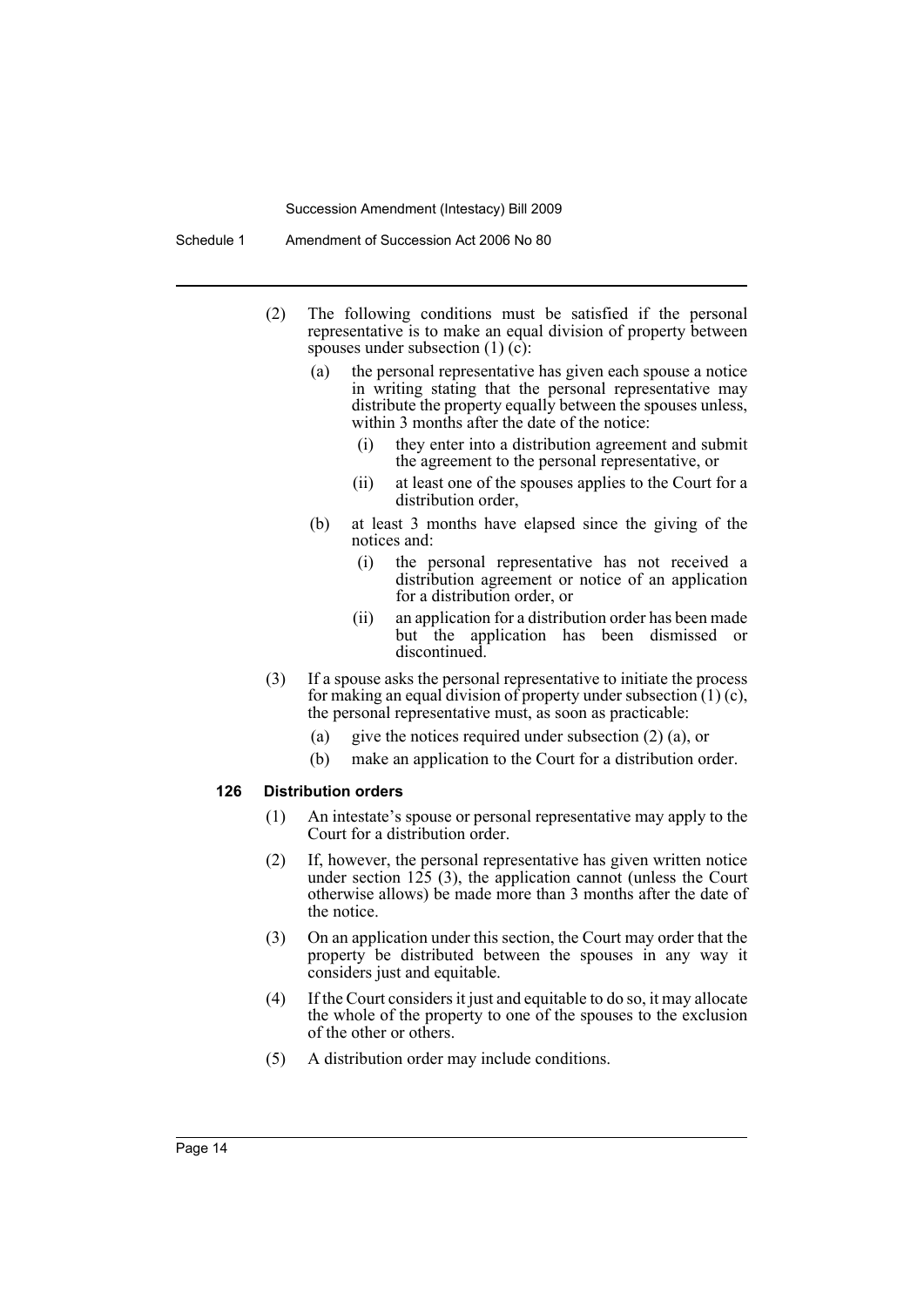Amendment of Succession Act 2006 No 80 Schedule 1

## **Part 4.3 Distribution among relatives**

**Note.** In the case of an Indigenous person's estate, this Part is subject to exclusion or modification by a distribution order under Part 4.4.

#### **127 Entitlement of children**

- (1) If an intestate leaves no spouse but leaves issue, the intestate's children are entitled to the whole of the intestate estate.
- (2) If:
	- (a) an intestate leaves:
		- (i) a spouse or spouses, and
		- (ii) any issue who are not also issue of a surviving spouse, and
	- (b) a part of the estate remains after satisfying the spouse's entitlement, or the spouses' entitlements,

the intestate's children are entitled to the remaining part of the intestate estate.

- (3) If no child predeceased the intestate leaving issue who survived the intestate, then:
	- (a) if there is only one surviving child—the entitlement vests in the child, or
	- (b) if there are 2 or more surviving children—the entitlement vests in them in equal shares.
- (4) If one or more of the intestate's children predeceased the intestate leaving issue who survived the intestate:
	- (a) allowance must be made in the division of the entitlement between children for the presumptive share of any such deceased child, and
	- (b) the presumptive share of any such deceased child is to be divided between that child's children and, if any of these grandchildren (of the intestate) predeceased the intestate leaving issue who survived the intestate, the deceased grandchild's presumptive share is to be divided between the grandchild's children (again allowing for the presumptive share of a great grandchild who predeceased the intestate leaving issue who survived the intestate), and so on until the entitlement is exhausted.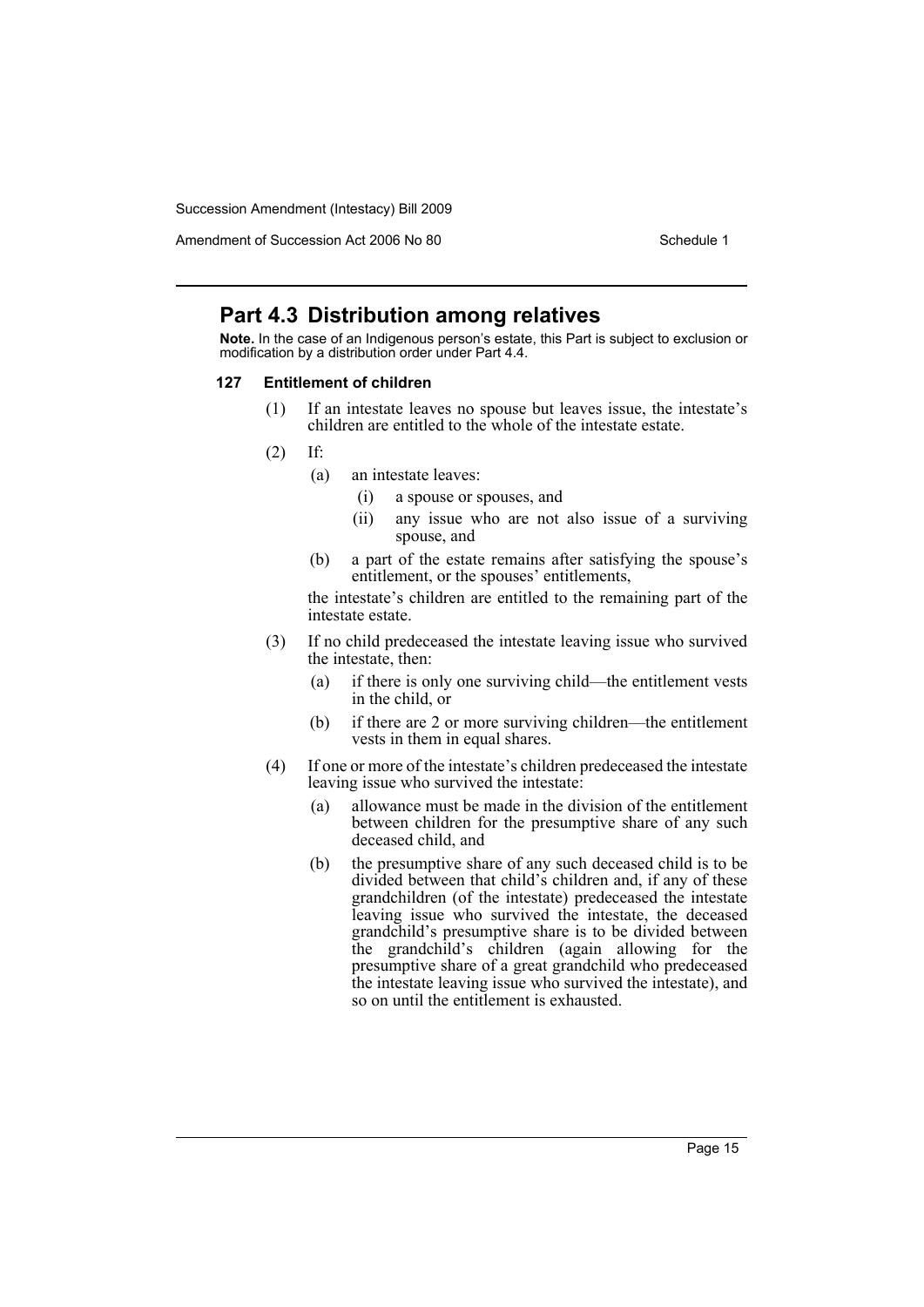Schedule 1 Amendment of Succession Act 2006 No 80

#### **128 Parents**

- (1) The parents of an intestate are entitled to the whole of the intestate estate if the intestate leaves:
	- (a) no spouse, and
	- (b) no issue.
- (2) If there is only one surviving parent, the entitlement vests in the parent and, if both survive, it vests in equal shares.

#### **129 Brothers and sisters**

- (1) The brothers and sisters of an intestate are entitled to the whole of the intestate estate if the intestate leaves:
	- (a) no spouse, and
	- (b) no issue, and
	- (c) no parent.
- (2) If no brother or sister predeceased the intestate leaving issue who survived the intestate, then:
	- (a) if only one survives—the entitlement vests in the surviving brother or sister, or
	- (b) if 2 or more survive—the entitlement vests in them in equal shares.
- (3) If a brother or sister predeceased the intestate leaving issue who survived the intestate:
	- (a) allowance must be made in the division of the estate between brothers and sisters for the presumptive share of any such deceased brother or sister, and
	- (b) the presumptive share of any such deceased brother or sister is to be divided between the brother's or sister's children and, if any of these children predeceased the intestate leaving issue who survived the intestate, the deceased child's presumptive share is to be divided between the child's children (again allowing for the presumptive share of a grandchild who predeceased the intestate leaving issue who survived the intestate), and so on until the entitlement is exhausted.

#### **130 Grandparents**

- (1) The grandparents of an intestate are entitled to the whole of an intestate estate if the intestate leaves:
	- (a) no spouse, and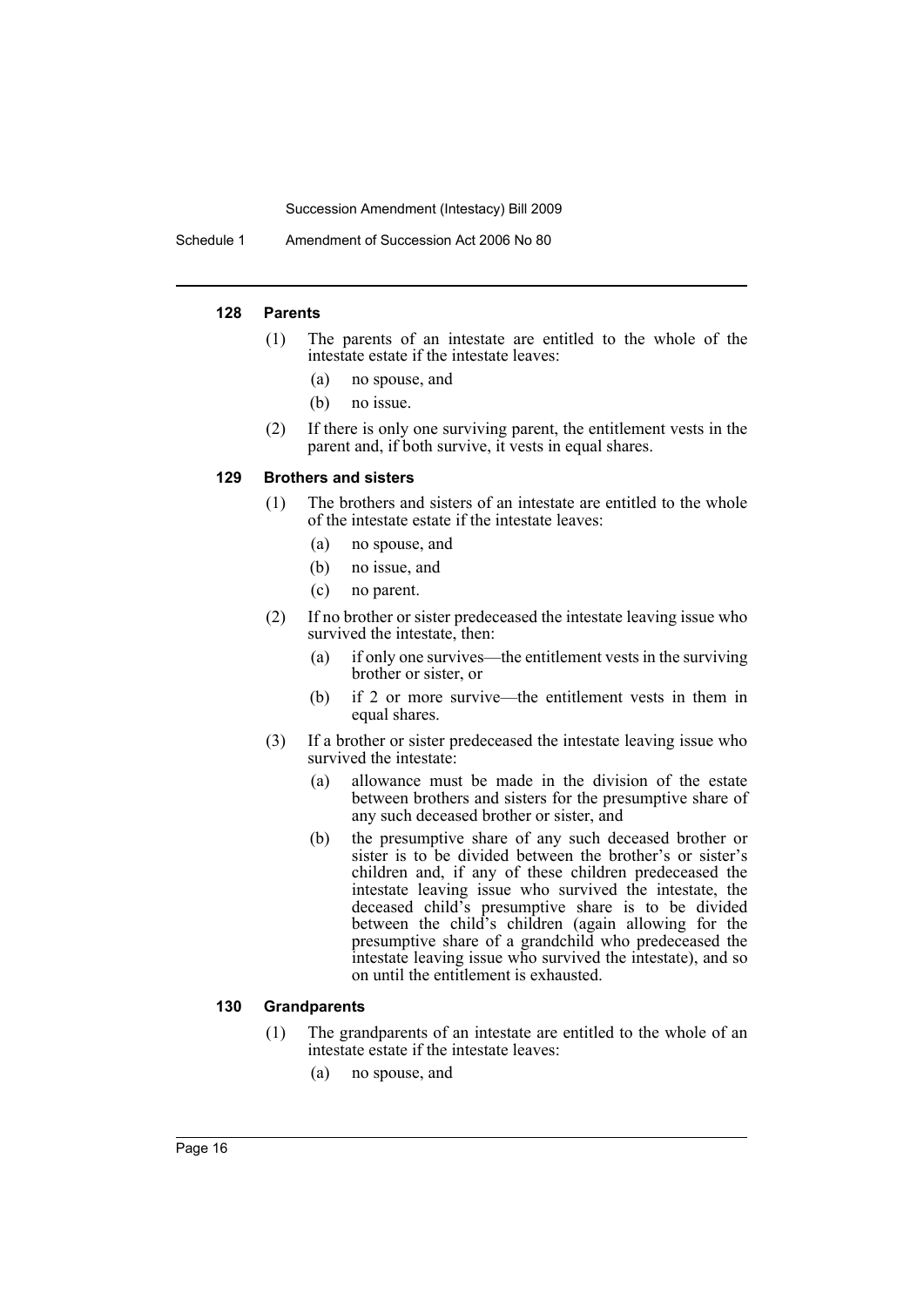Amendment of Succession Act 2006 No 80 Schedule 1

- (b) no issue, and
- (c) no parent, and
- (d) no brother or sister, or issue of a deceased brother or sister.
- (2) If there is only one surviving grandparent, the entitlement vests in the grandparent and, if 2 or more survive, it vests in them in equal shares.

#### **131 Aunts and uncles**

- (1) The brothers and sisters of each of an intestate's parents are entitled to the whole of the intestate estate if the intestate leaves:
	- (a) no spouse, and
	- (b) no issue, and
	- (c) no parent, and
	- (d) no brother or sister, or issue of a deceased brother or sister, and
	- (e) no grandparent.
- (2) If no brother or sister of a parent of the intestate predeceased the intestate leaving a child who survived the intestate, then:
	- (a) if only one survives—the entitlement vests in the surviving brother or sister, or
	- (b) if 2 or more survive—the entitlement vests in them in equal shares.
- (3) If a brother or sister of a parent of the intestate predeceased the intestate leaving a child who survived the intestate, the child is entitled to the deceased parent's presumptive share and, if there are 2 or more children, they share equally.

#### **132 Entitlement to take in separate capacities**

A relative may be entitled to participate in the distribution of an intestate estate in separate capacities.

**Note.** For example, suppose that an intestate dies leaving no spouse and no surviving relatives except children of a deceased maternal aunt and paternal uncle who had a child in common as well as children of other unions. In this case, the child of the union between the maternal aunt and the paternal uncle would be entitled to participate in the estate both as representative of the maternal aunt and as representative of the paternal uncle.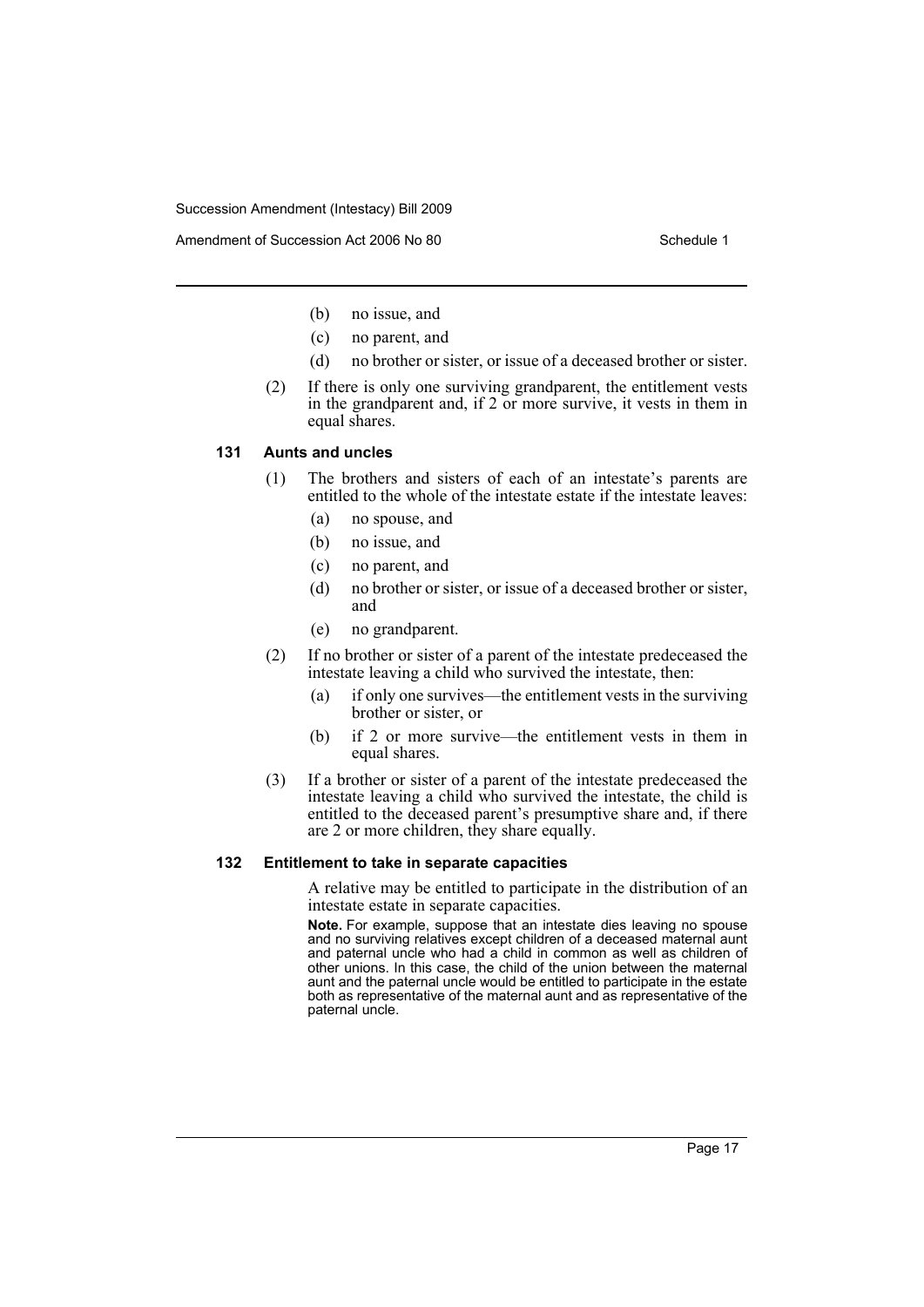Schedule 1 Amendment of Succession Act 2006 No 80

## **Part 4.4 Indigenous persons' estates**

#### **133 Application for distribution order**

- (1) The personal representative of an Indigenous intestate, or a person claiming to be entitled to share in an intestate estate under the laws, customs, traditions and practices of the Indigenous community or group to which an Indigenous intestate belonged, may apply to the Court for an order for distribution of the intestate estate under this Part.
- (2) An application under this section must be accompanied by a scheme for distribution of the estate in accordance with the laws. customs, traditions and practices of the community or group to which the intestate belonged.
- (3) An application under this section must be made within 12 months of the grant of administration or a longer period allowed by the Court but no application may be made after the intestate estate has been fully distributed.
- (4) After a personal representative makes, or receives notice of, an application under this section, the personal representative must not distribute (or continue with the distribution of) property comprised in the estate until:
	- (a) the application has been determined, or
	- (b) the Court authorises the distribution.

#### **134 Distribution orders**

- (1) The Court may, on an application under this Part, order that the intestate estate, or part of the intestate estate, be distributed in accordance with the terms of the order.
- (2) An order under this Part may require a person to whom property was distributed before the date of the application to return the property to the personal representative for distribution in accordance with the terms of the order (but no distribution that has been, or is to be, used for the maintenance, education or advancement in life of a person who was totally or partially dependent on the intestate immediately before the intestate's death can be disturbed).

**Note.** For example, a distribution may have been made under section 92A of the *Probate and Administration Act 1898* or section 94 of this Act.

- (3) In formulating an order under this Part, the Court must have regard to:
	- (a) the scheme for distribution submitted by the applicant, and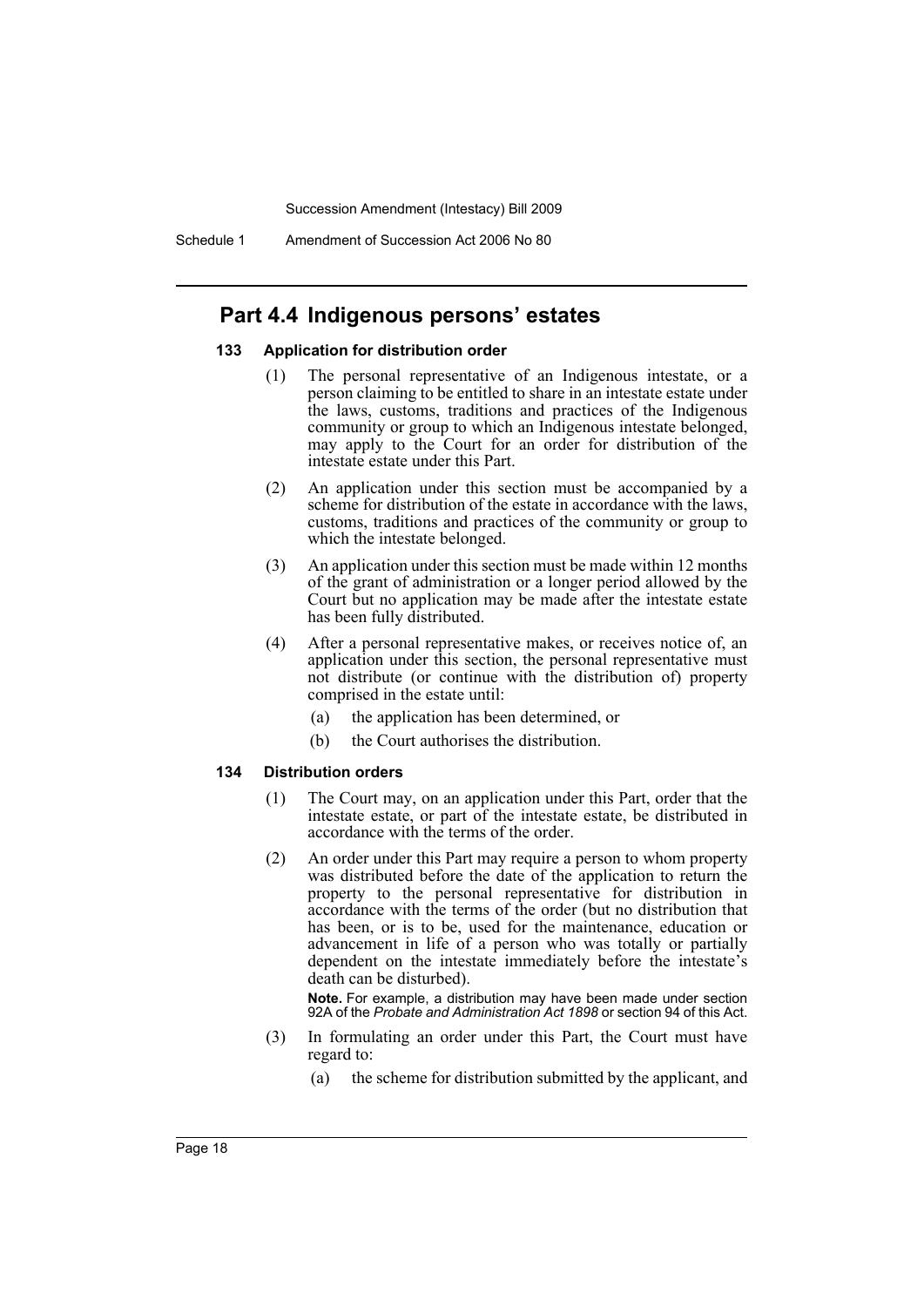Amendment of Succession Act 2006 No 80 Schedule 1

- (b) the laws, customs, traditions and practices of the Indigenous community or group to which the intestate belonged.
- (4) The Court may not, however, make an order under this Part unless satisfied that the terms of the order are, in all the circumstances, just and equitable.

#### **135 Effect of distribution order under this Part**

A distribution order under this Part operates (subject to its terms) to the exclusion of all other provisions of this Act governing the distribution of the intestate estate.

## **Part 4.5 Absence of persons entitled**

#### **136 Intestate leaving no persons entitled**

If an intestate dies leaving no person who is entitled to the intestate estate, the State is entitled to the whole of the intestate estate.

#### **137 State has discretion to make provision out of property to which it becomes entitled**

- (1) If the State is entitled to an intestate estate under this Part, the Minister may, on application in accordance with subsection (3) for a waiver of the State's rights, waive the State's rights in whole or part in favour of:
	- (a) dependants of the intestate, or
	- (b) any persons who have, in the Minister's opinion, a just or moral claim on the intestate, or
	- (c) any organisation or person for whom the intestate might reasonably be expected to have made provision, or
	- (d) the trustees for any person or organisation mentioned in paragraph  $(a)$ ,  $(b)$  or  $(c)$ .
- (2) The Minister may grant a waiver under this section on conditions the Minister considers appropriate.
- (3) Application for a waiver of the State's rights to an intestate estate under this Part is to be made in writing to the Crown Solicitor.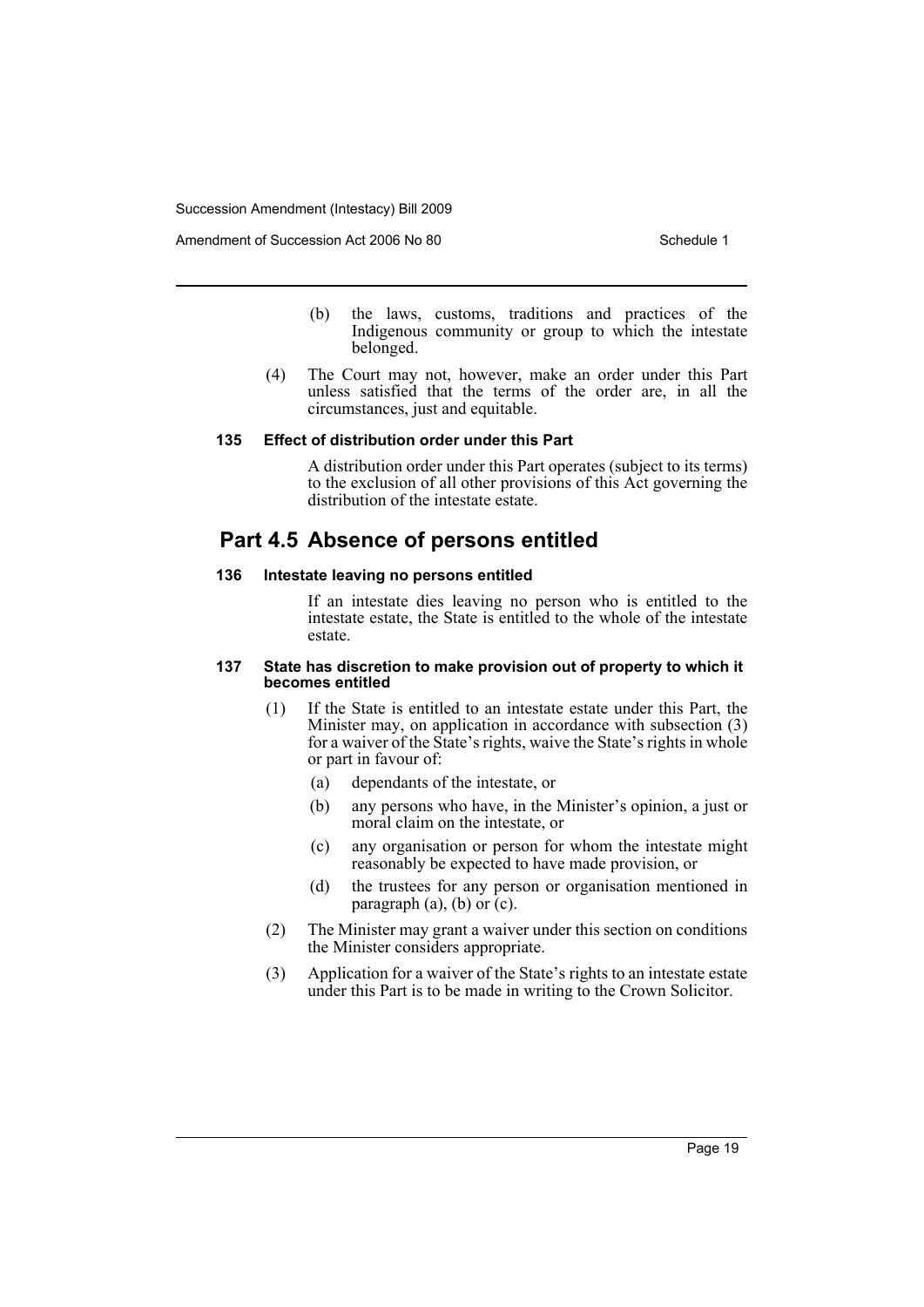Schedule 1 Amendment of Succession Act 2006 No 80

## **Part 4.6 Miscellaneous**

#### **138 Non-deferral of the interest of a minor**

The entitlement of a minor to an interest in an intestate estate vests immediately (that is, it is not deferred until the minor reaches majority or marries).

#### **139 Effect of disclaimer etc**

For the purposes of the distribution of an intestate estate, a person will be treated as having predeceased the intestate if the person:

- (a) disclaims an interest, to which he or she would otherwise be entitled, in the intestate estate, or
- (b) is disqualified from taking an interest in the intestate estate for any reason.

**Note.** It follows that, if the person has issue, they may be entitled to take the person's presumptive share of the intestate estate by representation.

#### **140 Effect of testamentary and other gifts**

The distribution of an intestate estate is not affected by gifts made by the intestate to persons entitled:

- (a) during the intestate's lifetime, or
- (b) in the case of a partial intestacy—by will.

#### **[5] Existing section 102 Rules of Court**

Insert at the end of section 102 (2):

(h) the making of elections by the spouses of intestates under Chapter 4.

#### **[6] Schedule 1 Savings, transitional and other provisions**

Insert at the end of clause 1 (1):

*Succession Amendment (Intestacy) Act 2009*

#### **[7] Schedule 1, clause 2, definition of "repealed provisions"**

Insert "to this Act (as in force immediately before Schedule 2 was repealed by the *Statute Law (Miscellaneous Provisions) Act (No 2) 2008*)" after "Schedule 2".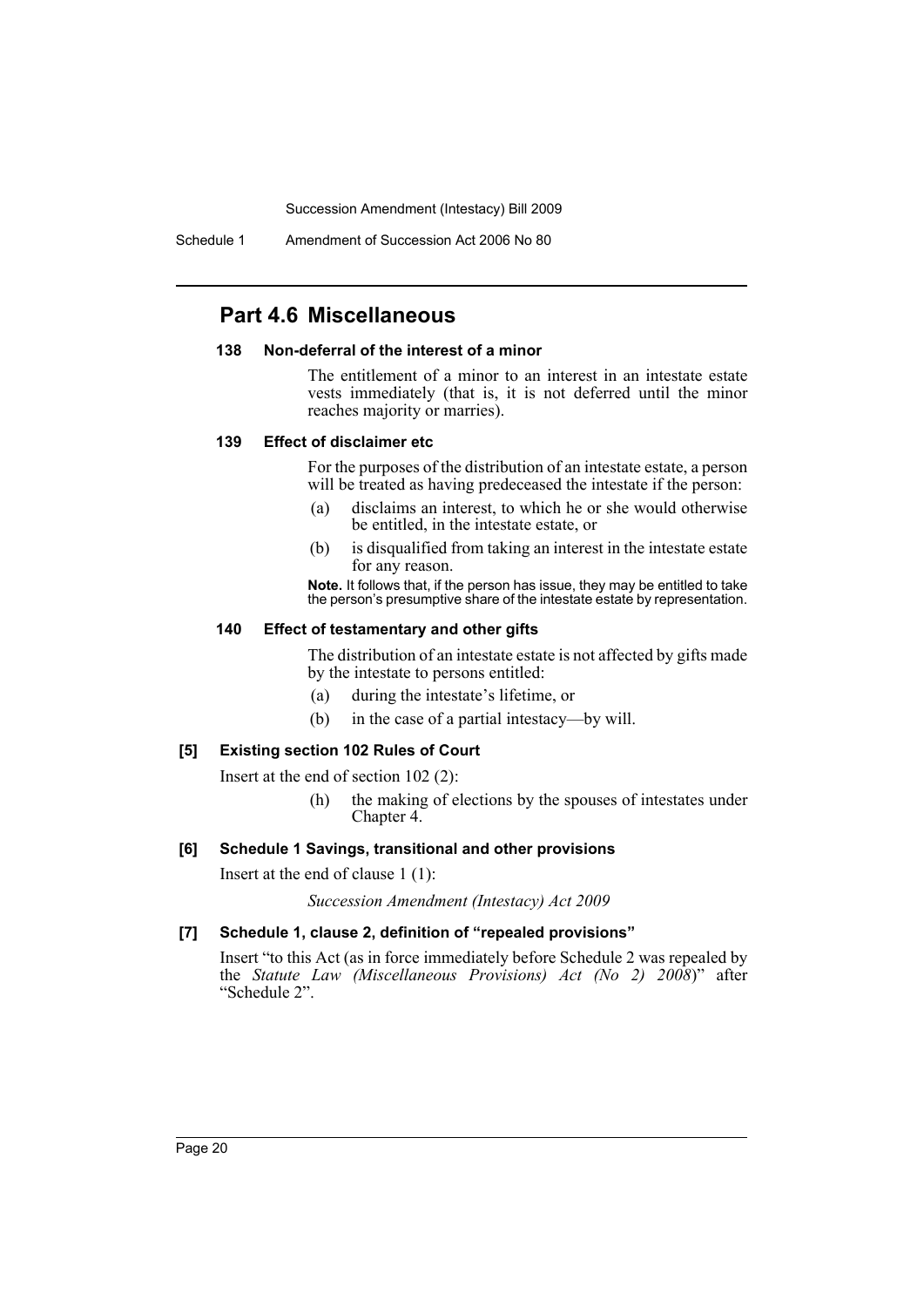Amendment of Succession Act 2006 No 80 Schedule 1

#### **[8] Schedule 1, Part 3**

Insert in appropriate order at the end of clause 9:

*the 1916 provisions* means Part 2 of the *Testator's Family Maintenance and Guardianship of Infants Act 1916* as in force before its repeal by the *Succession Amendment (Intestacy) Act 2009*.

#### **[9] Schedule 1, Part 3**

Insert after clause 11 (4):

(5) The 1916 provisions continue to apply in relation to any estate of a person who died before the repeal of the provisions to which those provisions would have applied but for the repeal.

#### **[10] Schedule 1, Part 4**

Insert after clause 11:

## **Part 4 Provisions consequent on enactment of Succession Amendment (Intestacy) Act 2009**

#### **12 Definition**

In this Part:

*amending Act* means the *Succession Amendment (Intestacy) Act 2009*.

#### **13 Transitional provision—intestacy**

- (1) Chapter 4 (Intestacy) applies to the distribution of the intestate estate of a person who dies intestate on or after the commencement of this clause.
- (2) The distribution of the intestate estate of a person who died intestate before the commencement of this clause is governed by the law of this State as in force at the date of death.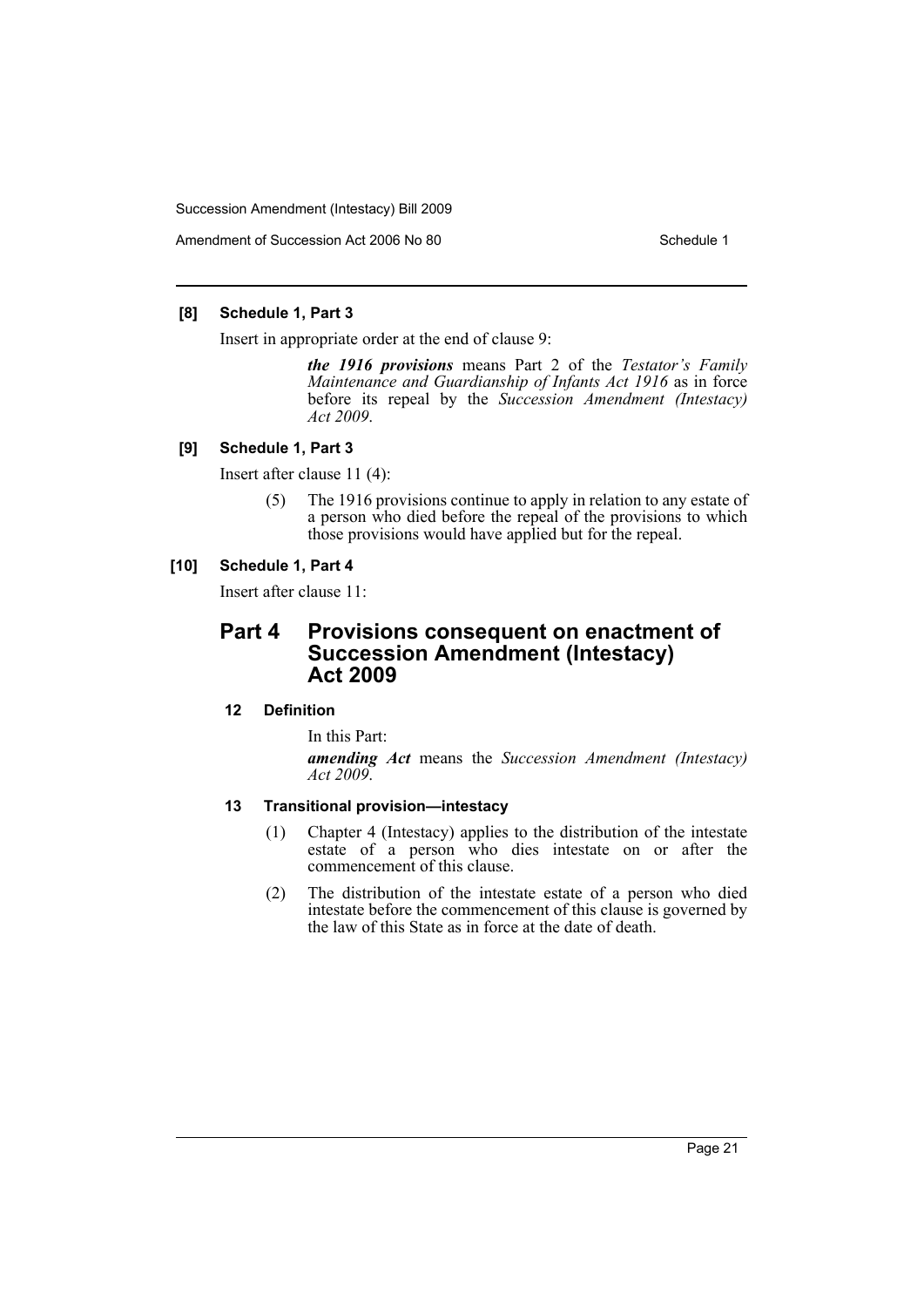## <span id="page-23-0"></span>**Schedule 2 Amendment of other Acts**

#### **2.1 Adoption Act 2000 No 75**

#### **[1] Section 95 General effect of adoption orders**

Insert at the end of section 95 (2):

**Note.** For example, for the purposes of a distribution on intestacy, an adopted child is regarded as a child of the adoptive parent or parents and the child's family relationships are determined accordingly. See section 109 of the *Succession Act 2006*.

#### **[2] Section 97 Effect of orders as regards property**

Omit section 97 (2) and the note to the subsection.

#### **[3] Section 99 Relationship of adopted child to other children of the adopter**

Omit "*Probate and Administration Act 1898*" from section 99 (1) (a). Insert instead "*Succession Act 2006*".

#### **[4] Schedule 3 Savings, transitional and other provisions**

Insert at the end of clause 1 (1):

*Succession Amendment (Intestacy) Act 2009*, to the extent that it amends this Act

#### **[5] Schedule 3, Part 5**

Insert after Part 4:

## **Part 5 Provision consequent on enactment of Succession Amendment (Intestacy) Act 2009**

#### **23 Persons dying wholly or partially intestate before commencement of Succession Amendment (Intestacy) Act 2009**

The repeal of section 97 (2) by the *Succession Amendment (Intestacy) Act 2009* does not apply to or in respect of the estate of a person who died wholly or partially intestate before that repeal, and any such estate is to be distributed in accordance with the enactments and rules of law in force at the date of death of that person.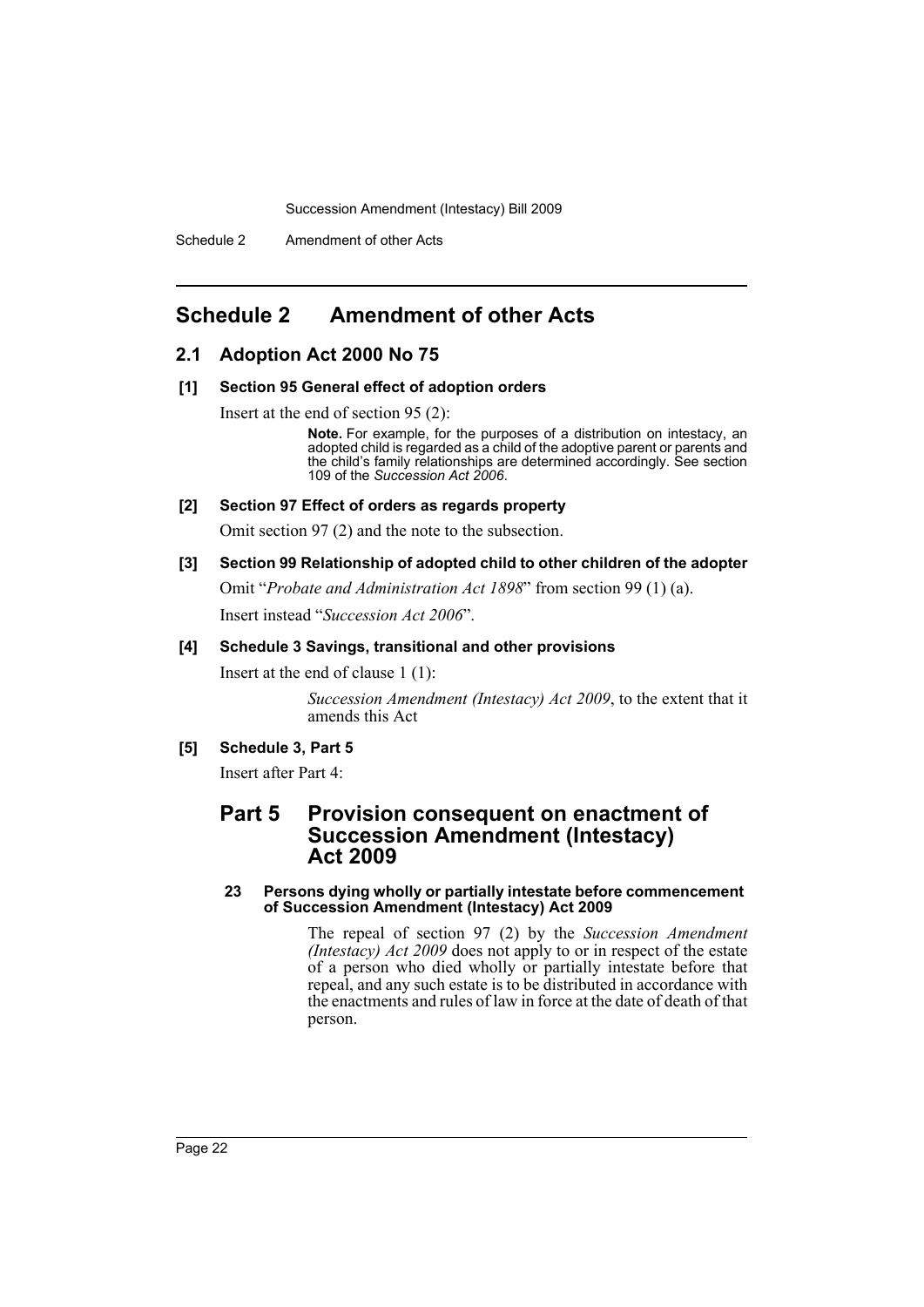Amendment of other Acts **Schedule 2** and the 2 and the 2 and 2 and 2 and 2 and 2 and 2 and 2 and 2 and 2 and 2 and 2 and 2 and 2 and 2 and 2 and 2 and 2 and 2 and 2 and 2 and 2 and 2 and 2 and 2 and 2 and 2 and 2 and 2 and

## **2.2 Conveyancing Act 1919 No 6**

#### **[1] Section 33 Meaning of heir, next of kin, or statutory next of kin of any person**

Omit "Division 2A of Part 2 of the *Probate and Administration Act 1898* (as in force after that commencement)" from section 33 (1).

Insert instead "the applicable intestacy rules".

#### **[2] Section 33 (4)**

Insert after section 33 (3):

(4) In subsection (1):

*applicable intestacy rules* means:

- (a) for a will coming into operation, or an instrument made, before the repeal of Division 2A of Part 2 of the *Probate and Administration Act 1898*—that Division as in force immediately before its repeal, and
- (b) for a will coming into operation, or an instrument made, after the repeal of that Division—Chapter 4 (Intestacy) of the *Succession Act 2006*.

## **2.3 District Court Act 1973 No 9**

#### **Section 134 Jurisdiction in equity proceedings**

Insert "(as in force immediately before that Act was amended by the *Succession Amendment (Intestacy) Act 2009*)" after "*1916*" wherever occurring.

## **2.4 Powers of Attorney Act 2003 No 53**

**[1] Section 24 Effect of disposal of home shared by spouses under enduring power of attorney in cases of intestacy**

Omit the section.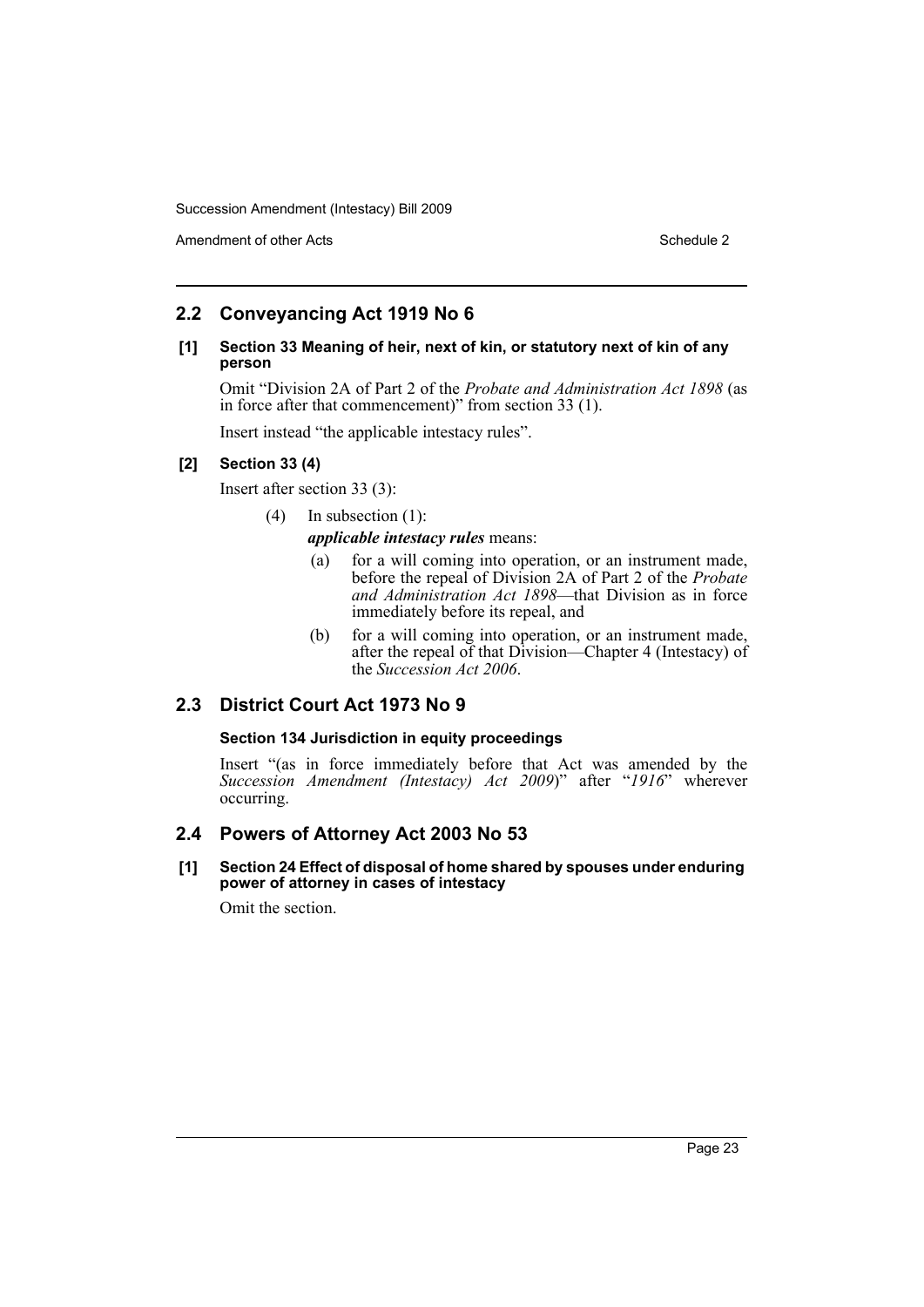#### **[2] Schedule 5 Savings, transitional and other provisions**

Insert after Part 2:

## **Part 3 Provision consequent on Succession Amendment (Intestacy) Act 2009**

#### **4 Effect of disposal of home shared by spouses under enduring power of attorney**

Section 24, as in force immediately before its repeal by the *Succession Amendment (Intestacy) Act 2009*, continues to apply to a spouse of a principal under an enduring power of attorney who dies intestate before the repeal and to whom it would have applied before the repeal as if it had not been repealed.

## **2.5 Probate and Administration Act 1898 No 13**

#### **[1] Section 32G Interpretation**

Omit the definition of *de facto spouse* from section 32G (1). Insert instead:

*de facto spouse*, in relation to a person dying wholly or partly intestate, means someone who was a partner in a de facto relationship with the person.

#### **[2] Section 40A Evidence or presumption of death**

Omit "*Testator's Family Maintenance and*" from section 40A (2).

#### **[3] Section 40A**

Omit "Chapter 3 of" from section 40A (2).

#### **[4] Section 53 Value to be accepted instead of partition**

Omit "in a dwelling-house in respect of which the spouse has exercised the right conferred by section 61D".

Insert instead "in real estate the spouse has elected to acquire under section 115 (Spouse's right of election) of the *Succession Act 2006*".

#### **[5] Part 2, Division 2A Distribution of intestate estates**

Omit the Division.

#### **[6] Section 62 Practice as to granting administration of real and personal estate of intestate**

Insert "or Chapter 4 of the *Succession Act 2006*" after "rules".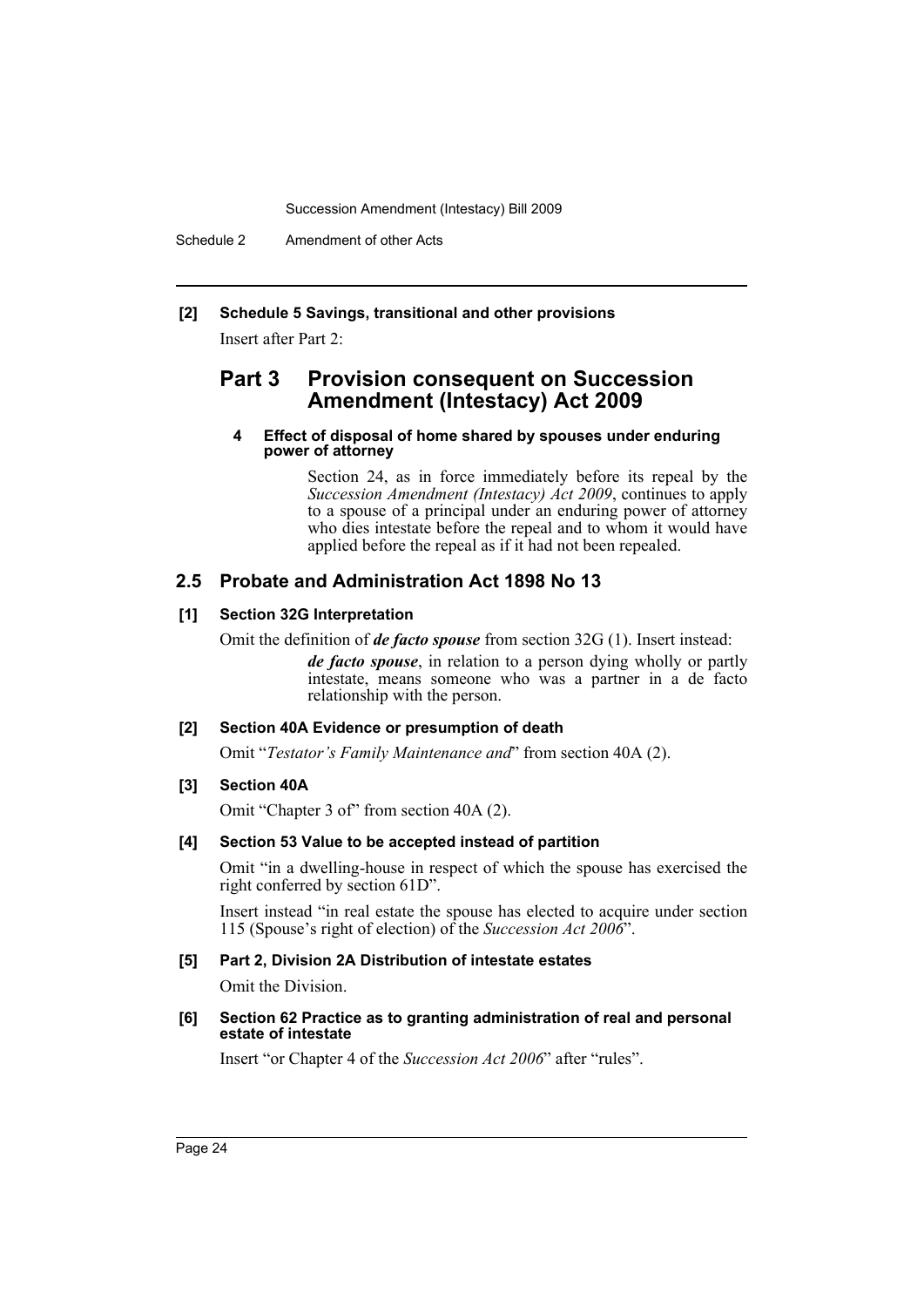Amendment of other Acts **Schedule 2** and the 2 and 2 and 2 and 2 and 2 and 2 and 2 and 2 and 2 and 2 and 2 and 2 and 2 and 2 and 2 and 2 and 2 and 2 and 2 and 2 and 2 and 2 and 2 and 2 and 2 and 2 and 2 and 2 and 2 and 2 a

#### **[7] Section 62 (2)**

Insert at the end of section 62:

Without limiting subsection  $(1)$ , if a person dies wholly intestate the real and personal estate of the person is to be distributed or held in trust in accordance with Chapter 4 of the *Succession Act 2006*, and the real estate of that person is to be held as if it were devised to the persons for whom it is held in trust.

#### **[8] Section 84A Interest on legacies and annuities**

Omit "6 per cent per year" from section 84A (1). Insert instead "the relevant rate".

#### **[9] Section 84A (3)**

Insert after section 84A (2):

(3) In this section, *relevant rate* of interest means the rate that lies 2% above the cash rate last published by the Reserve Bank of Australia before 1 January in the calendar year in which interest begins to accrue.

#### **[10] Section 92 Distribution of assets after notice given by executor or administrator**

Insert "or section 125 (Sharing between spouses) or 126 (Distribution orders) or Part 4.4 (Indigenous persons' estates)" after "rectified)" in section 92 (2).

#### **[11] Fourth Schedule Rights of surviving spouse of intestate with respect to acquisition of the shared home**

Omit the Schedule.

#### **[12] Fifth Schedule Savings and transitional provisions arising from amendments to this Act**

Insert after Part 2:

## **Part 3 Provision consequent on enactment of Succession Amendment (Intestacy) Act 2009**

#### **9 Persons dying wholly or partially intestate before commencement of Succession Amendment (Intestacy) Act 2009**

The amendments made to this Act by the *Succession Amendment (Intestacy) Act 2009* do not apply to or in respect of the estate of a person who died wholly or partially intestate before the